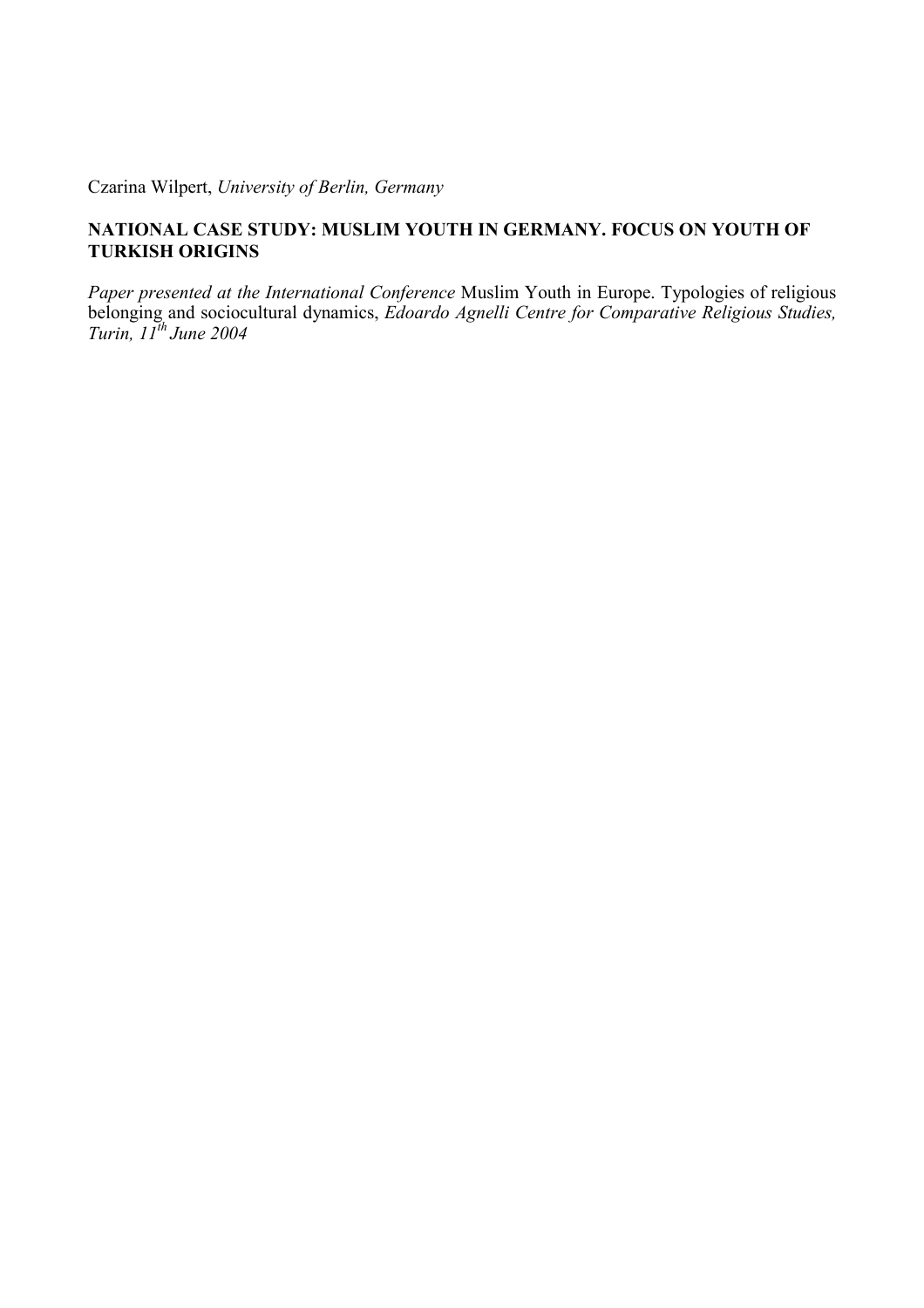## **Introduction**

This conference addresses the situation of Muslim youth in Europe and their relationship to the wider society. It is also concerned with gleaning insight into the extent to which "the religious" factor" influences (or not) this interaction and the different forms of behaviour to be found. The contributions written for this conference have been drafted at a moment in history overshadowed by international events. This escalation of emotions attached to feelings of belongingness is also identified with the polarisation of religious belongingness.

This paper argues that political and academic discourse has been concerned about the future of Turkish youth as Muslims in Germany<sup>1</sup> since their first visibility in the early 1970s. German unification, the ideological discourse surrounding citizenship rights and the waves of violent racism throughout the 1990s, in particular the fire bombings of the homes of long time resident families from Turkey in the cities of Mölln and Solingen in the West of Germany, intensified the response to this condition. Needless to say, the aftermath of September  $11<sup>th</sup>$ , the search for Islamic terrorists in this country and the events surrounding the war in Iraq and the Palestinian-Israeli conflict have added fuel to the need to reflect on identities and auto- hetero-stereotypes.

Today youth emanating from Muslim communities are viewed and cannot avoid seeing themselves within the wider context of the image and perceptions of terrorism and transnational Islamic networks. A frequent hypothesis is that Muslim youth are experiencing a "re-ethnisation" or "Islamisation".

In this debate organisations of the Islamic Community and Mosque Associations are at the centre of attention (Gesemann & Kapphan 2001). Interpretations of experts about the role they play in the Islamisation and politicalization of especially the Turkish immigrants in Germany differ greatly. Some experts find that they are responsible for an "Islamic Ghetto" a breeding place for fundamentalism (Tibi 2000), others that Islam and the community around the local Mosque can serve a bridge to integration into the wider society (Jonker 1999). Recently, Schiffauer (2003) sketched three ideal typical orientations to be found amongst young Muslims of Turkish origin <sup>2</sup>in Germany, at a conference organised by the Berlin *"Verfassungschutz*<sup>3</sup>":

- One group that demands recognition with the right to difference in the majority society;
- Another group that retreats to an ultraorthodoxe position preparing a revolutionary upheaval in Turkey, and
- A third group<sup>4</sup>, taking advantage of Islam in a democracy, begins to inititiate a strategy similar to that of the movements of the disabled and lesbians and gays, i.e. to stretch our understanding of the standards of "normality" in the majority society.

It is plausible that each of the above interpretations has its own truth for a certain level of interpretation and for different actors. These issues will be explored in the following paper.

My task is to describe what is meant by Muslim youth in Germany and then to analyse the situation of these youth, hopefully shedding some light on the questions raised by the conference organizers. In this process I will also try to respond to the questions raised by the conference organizers with respect to the description of these youth and their socio-economic and ethno-

<sup>1</sup> At that time it was the Muslim culture and less the identification with the Islamic religious or political movements.

<sup>2</sup> Implicit is that this refers to youth active in the Islamic Community.

*<sup>3</sup> Verfassungsschutz* means defense of the constitution. The organisation is more like an intelligence agency.

Schiffauer suggests that this group is most represented among the younger members of Milli Görüs, a statement that received much scepticism from the representatives of the intelligence agency. (Küpper 2003)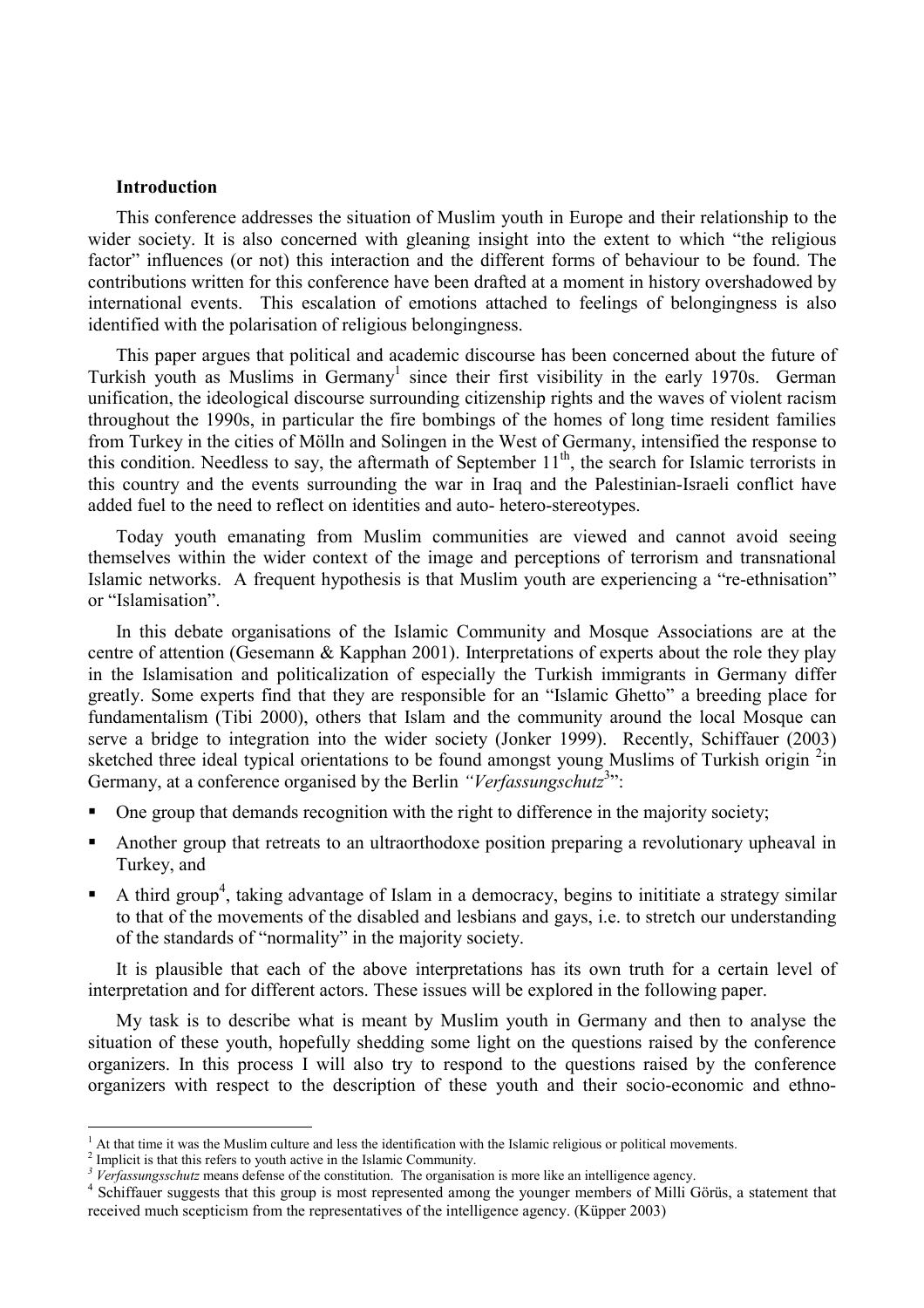cultural and religious backgrounds and orientations. Questions have also been raised about the spectrum of religious practices among Muslim youth, interactions with non-Muslims and the political involvement and mobilisation patterns or initiatives at a local, national and European or international level. Studies are practically non-existent on these latter issues.

My paper will look at some official statistics and a number of studies that provide some indicators to help us reply to these questions. The primary focus will be on the numerically most important group among Muslim youth those youth originating from Turkish families. The argumentation in this paper addresses the issue of the impact of the "religious factor" within the context of the conditions of being an immigrant in Germany, the experiences Muslim youth of Turkish origins have had and the impact of the dominant discourse on their own ethno/ religious orientations.

It cannot be the task of this paper to resolve this debate nor to give exact percentages on membership in organisations or the dominance of a specific system of belief. For this reason the case study begins by defining who might be considered as Muslim youth in Germany. The following 5 main points will be discussed.

- 1. Who are Muslims in Germany?
	- 1.1 Size and definition of population: a focus on Muslims from Turkey
	- 1.2 Socio-economic situation
- 2. Structural and ideological segmentation
- 3. The spectrum of religious practices: identification strategies and religious orientation
- 4. Political involvement and alternative Identities
- 5. Summary and Conclusions

## **1. Who are Muslims in Germany?**

## **1.1 Size and definition of the population of Muslim origins**

According to the Islam Archive there are some  $2,7$  million Muslims in Germany.<sup>5</sup> This figure is an approximation based on the number of citizens of countries with a predominantly Muslim culture. The majority of these persons originate from Turkey. In 2002 there were some 1,970,000 persons of Turkish citizenship in Germany. If one also take into account the potential number of persons who of Turkish origins who became naturalised in the last 30 years there may be some 565,000 additional naturalized immigrants from Turkey with German citizenship. For an idea of the number of naturalizations of immigrants from other Muslim countries of origin we would need the specific data on naturalization according to nationality. This is only available for some of the nationalities with the greatest number of residents in Germany. Some of these will be presented below in the discussion of naturalization and citizenship.

According to an official response of the Federal Government to a parliamentary question about Islam in Germany it is concluded that there are somewhere between 2.8 and 3.2 million persons of the Muslim faith in Germany, a country with over 82,500,000 (82 million, 500 thousand) inhabitants in 2002. Between 3.4 and 3.8% of the total population might be considered to be

 $<sup>5</sup>$  This includes some 65,000 German muslims</sup>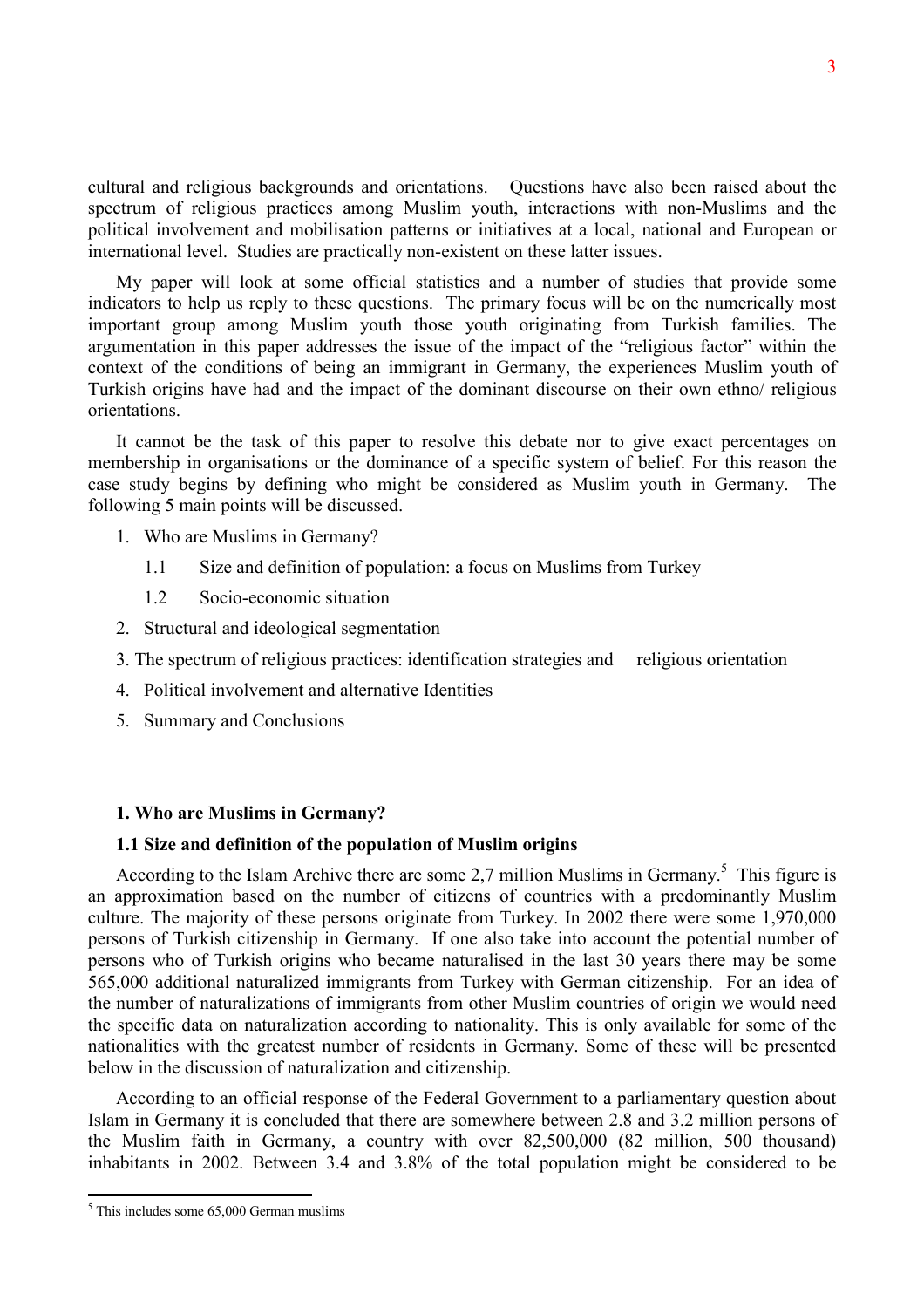Moslems. Nonetheless, not all persons coming from Muslim "countries" may be of the Muslim faith or even believers. In the Turkish case we need not only differentiate between Sunni and Alevi as Mulsims, but there are some Christians as well as other smaller relgio-cultural minorities such as the Yezidi. There are also secular Turks who may or may not consider themselves believers, who adhere to the principles of Ata Turk and who argue for a strict separation of religion (Islam) and state.<sup>6</sup>

With the respect to the national origins of the Muslim population in Germany the overwhelming majority originate from Turkey. Turkish nationals account for he highest share of foreign residents in Germany (26%). Since the official data on the national origins of the foreign population includes only the numerically most important nationalities. The first table indicates citizens from countries of a Muslim background that have the highest numbers of persons residing in Germany. The second table indicates citizens of Arab countries for 2000 in Germany. This is only to give an indication of the relatively small proportion of persons residing in Germany originating from these countries listed. Nonetheless, one must note that much of the discrepancy between Table 1 and Table 2 (a smaller share of Moroccans in 2002 than in 2000. This is due to the naturalisation of Moroccans. The same would be true of the Turks and Iranians if we compared the previous absolute numbers with 2002. The percentages in Table 1 indicate the percentage of this population with respect to the total number of foreigners resident in Germany. The nationalities with the highest share of residents in Germany will be found in the appendix. Turkey continues to have the highest percentage among the foreign populations.

<sup>6</sup> Germany is not a secular state, but considers itself a state built on the foundations of Judeo-Christian values / tradition. The official representatives of the Catholic, Protestant and Jewish religions have the right to instruct religion in the state schools. This has been a problem for Islam that does not have one organisation empowered to speak for all members.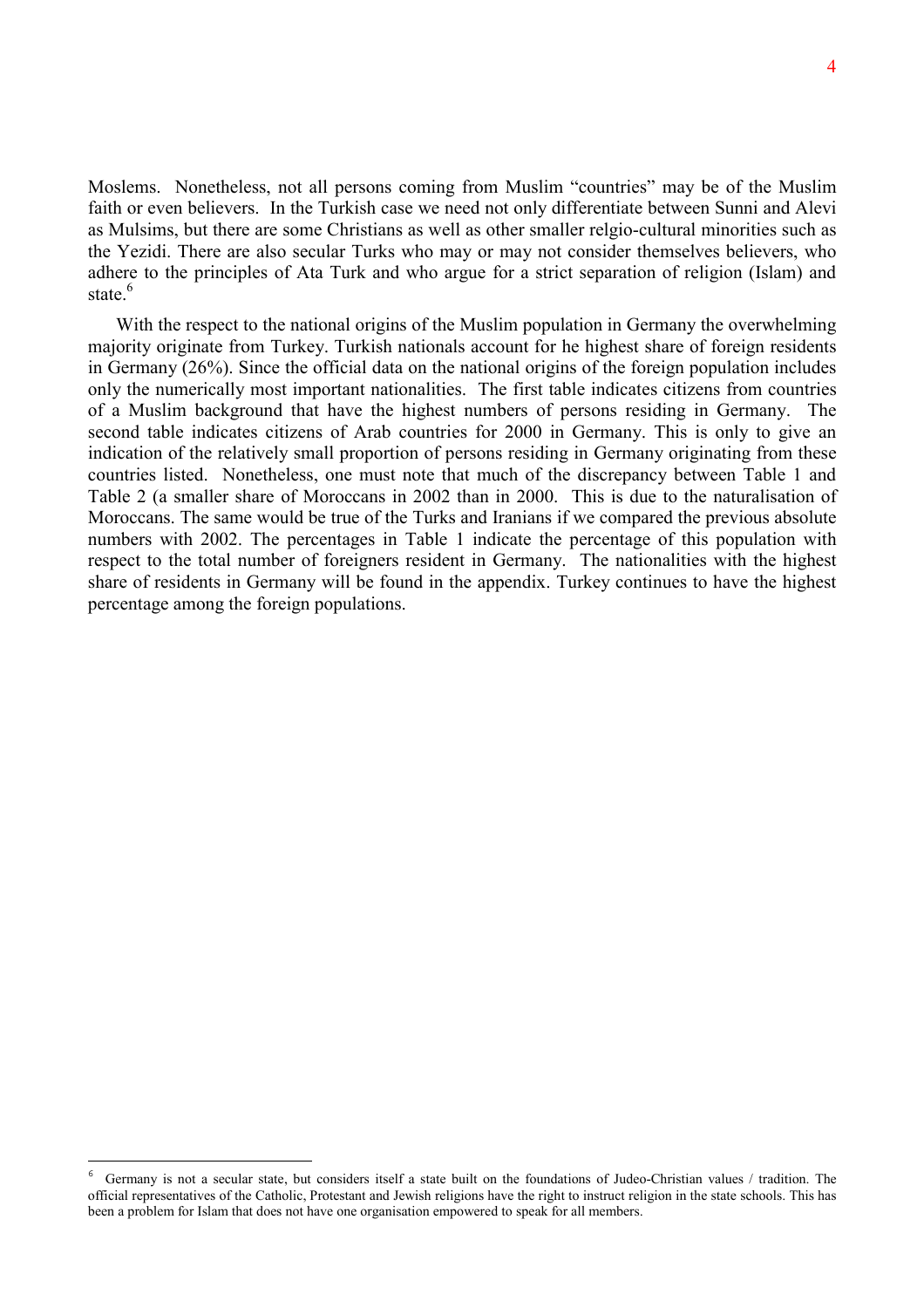**Table1: Foreign citizens in Germany from selected countries with a primarily Muslim population in 2002** 

| Country<br><b>Citizenship</b> | $^{\circ f}$ Total | <b>Male</b> | Female  | $\frac{6}{9}$  |
|-------------------------------|--------------------|-------------|---------|----------------|
| <b>Turkey</b>                 | 1,912,169          | 1.032,296   | 879,873 | 26,10          |
| Bosnia & Herzegovina 163,807  |                    | 85,122      | 781.685 | $\overline{2}$ |
| Iran                          | 88,711             | 44,751      | 43,928  | 1,2            |
| <b>Morroco</b>                | 79,838             | 48,206      | 31,632  | 1,1            |
| Afghanistan                   | 69,016             | 38.193      | 30,823  | 0.9            |
| Lebanon                       | 47,827             | 28,245      | 19.582  | 0,7            |

**Source: Statistisches Bundesamt 2003**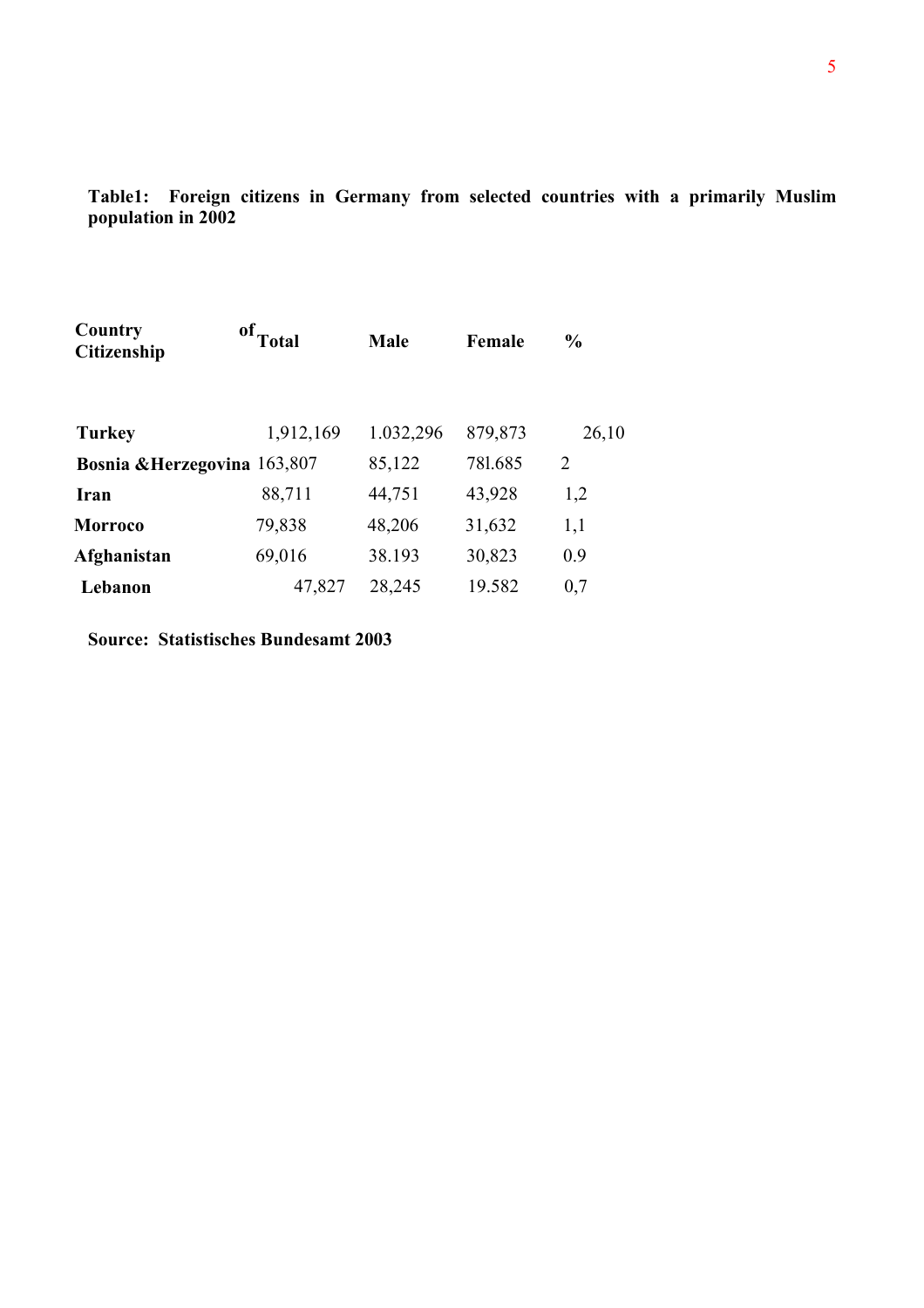The data from the Islam Archive estimates that the majority of the Muslims are Sunnites and about 300,000 would be considered Shiites. In the case of the population from Turkey it has been estimated in the past that the population of Alevi origins to be around 20 –25 % of the total.

Taking into consideration those that have become naturalized in the last three decades, we might reach a figure of almost 500,000 Alevi-Shiites from Turkey among the total number of persons including both those naturalized as German citizens and among the remaining Turkish citizens in Germany.

## **1.1.2. Estimations of the size of the youth population of the various nationalities of Muslims in Germany**

Exact information about the size and share of youth stemming from the various populations of Muslim origins in Germany is not currently available. With respect to age groups about 21% of the foreign population is under 18 years of age in 2000. About some 420,000 young persons under 18 were of Turkish citizenship in 2002 the last date that indicates nationality according to age.

| <b>Foreign Residents</b><br><b>Age Groups</b><br>In years | Absolute<br>N<br>in 1000s | Percent of<br>Age<br>Group<br>$(\%)$ |
|-----------------------------------------------------------|---------------------------|--------------------------------------|
| <b>Under 6</b>                                            | 453,2                     | 6.1                                  |
| $6 - 14$                                                  | 736,1                     | 10.0                                 |
| $14 - 21$                                                 | 669,3                     | 9.1                                  |
| $21 - 40$                                                 | 1970,6                    | 40.6                                 |
| $40 - 60$                                                 | 1 822,2                   | 25.7                                 |
| 60-65                                                     | 282,8                     | 3.8                                  |
| 65 and more                                               | 384,1                     | 5.2                                  |
| <b>Total</b>                                              | 7318,3                    | 100                                  |

## **Table 3 : Foreign Population and share in selected age groups in 2001**

Source:Statistisches Bundesamt, Migrationsbericht 2002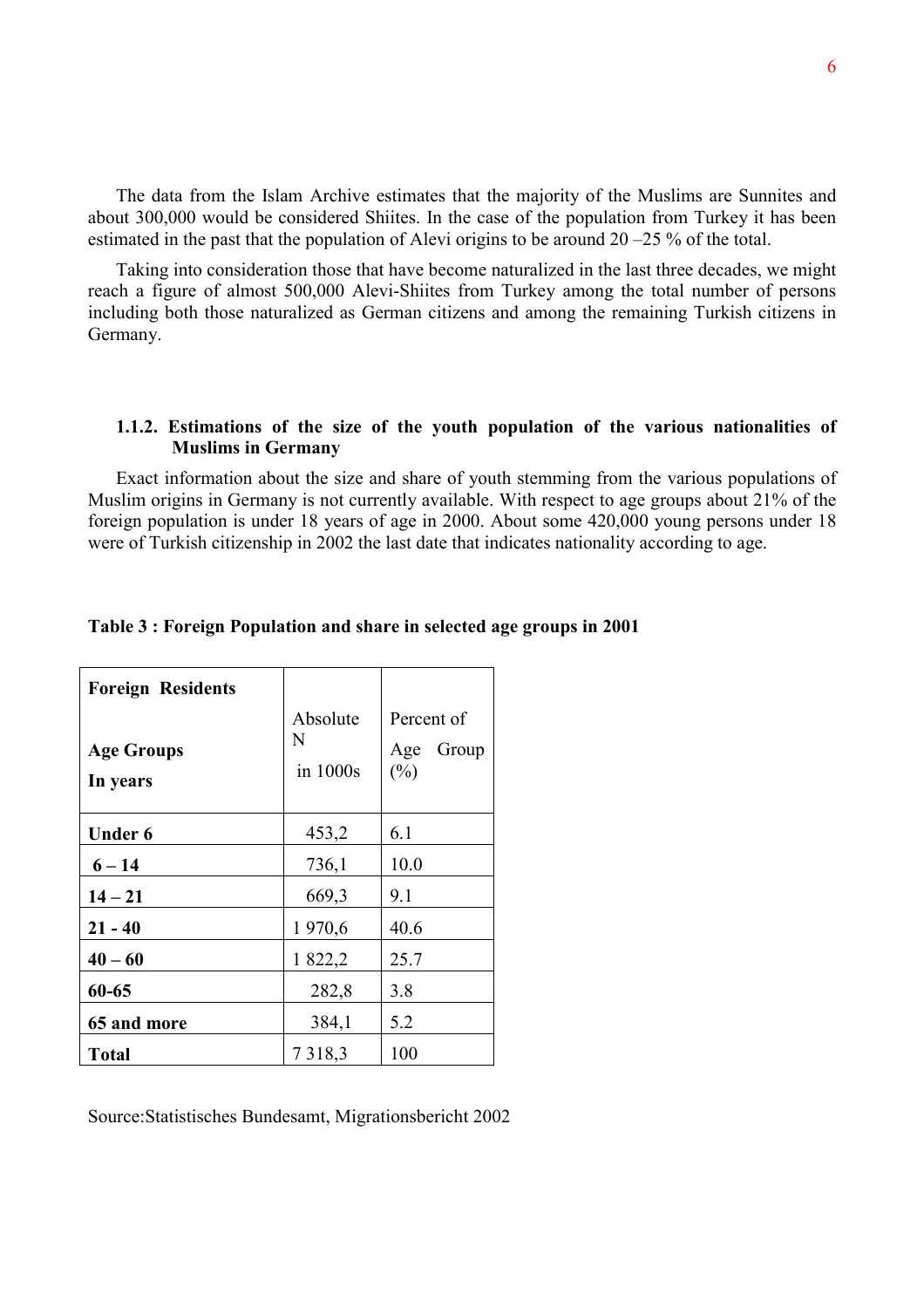| 25.0 |
|------|
| 40.0 |
| 26.7 |
| 9.0  |
| 100  |
|      |

# **Table 4 Total Foreign Population according to age groups in 2001**

Source:Statistisches Bundesamt, Migrationsbericht 2002

The data from 1997 indicates that it is the population with Turkish citizenship that is on the average the youngest of the most important nationalities, 28% are less than 15 years of age, and 48.6%, or almost half of the persons with Turkish citizenship are less than 25 years of age.

The next youngest age group are the Yugoslavs with one fifth less than 15 years of age and almost 40.0% less than 25 years of age. Although the birth rates of the foreign population has been decreasing over the years, the citizens from Turkey and those from Yugoslavia have not decreased at the same rate as the German and other EU populations.

|                      | Age<br>groups |               |             |            |               |
|----------------------|---------------|---------------|-------------|------------|---------------|
| <b>Nationality</b>   | Less<br>15yrs | 18-25<br>Vrs. | $25-45$ yrs | 46-60 yrs. | $60$ yrs. $+$ |
| Total<br>Population. | 16.0          | 11.0          | 32.0        | 19.5       | 21.8          |
| Total<br>foreigners  | 19.0          | 17.0          | 40.0        | 17.5       | 8.3           |
| Turkish              | 28.0          | 20.6          | 32.0        | 14.9       | 3.5           |
| Yugoslav             | 21.1          | 18.1          | 33.0        | 21.5       | 6.6           |
| Italian              | 16.0          | 15.5          | 40.0        | 40.3       | 8.3           |
| Greek                | 14.0          | 16.5          | 38.0        | 38.0       | 10.6          |
| Spanish              | 7.5           | 11.7          | 37.5        | 24.8       | 16.2          |

|  |  |  |  | Table 5: Age Structure of Selected Nationalities in 1997 in % |
|--|--|--|--|---------------------------------------------------------------|
|--|--|--|--|---------------------------------------------------------------|

Source: Statistisches Bundesamt, 1998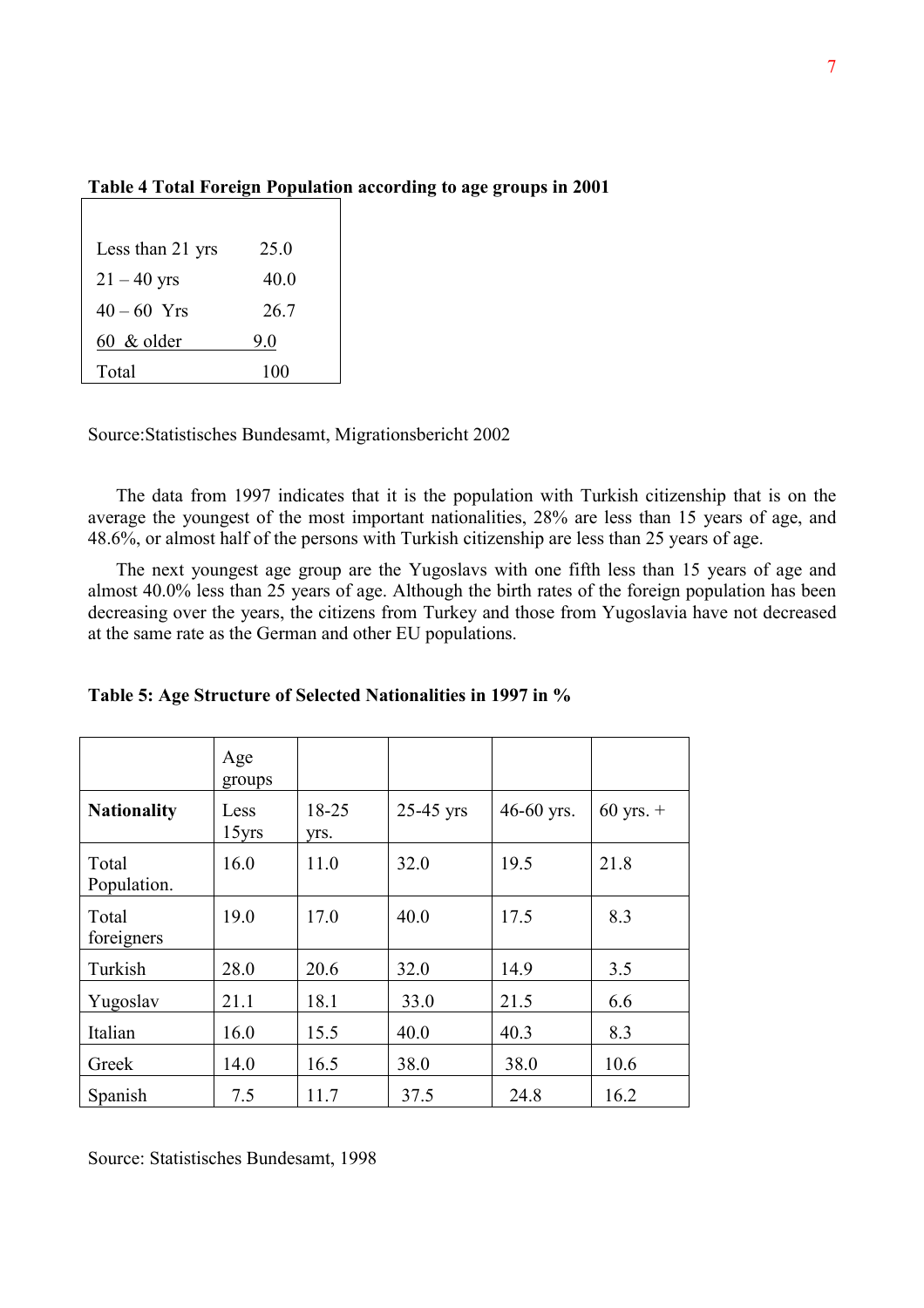## **1.1.3 Naturalization of persons of Muslim origins**

Citizenship rates have been increasing continually in Germany since 1994 with the exception of 1997. The rate of naturalisation<sup>7</sup> per size of foreign population has also steadily increased reaching an average rate of 2.56% in the year 2000. In the year 2000, 247.693 foreigners became German citizens, this was the highest growth rate from one year to the next with an increase of 30% more naturalisations the previous year. This included some 40,821 children of foreign parents who could be registered for the first time with the right to German citizenship at birth<sup>8</sup>. Because of their size the highest absolute number of naturalisations were among Turks. However, due to the change in the citizenship and naturalisation legislation in 2000 we would expect the number of under 18 year olds citizens of Germany from families of Turkish origin to be much higher.<sup>9</sup>

In general the highest rates of naturalisation in the year 2000 were found to be among the Iranians (13.35%), the Lebanese (11,4%), citizens of Sri Lanka (9%), Afghans (6.6%), Moroccans (6.2%). Immigrants from Turkey (4.1%), Bosnia (2.5%) and Yugoslavia (1.5%) tend to have lower rates of naturalisations, although Turkey is higher than the average rate for the foreign population.

All of the nationalities with above average rates of naturalisation with the exception of Sri Lanka could be considered countries of mainly Muslim origins. It would seem that the major distinction between those nationalities that have relatively high rates of naturalisation and those with relatively low rates of naturalisation is the type of migration. The Iranians, Lebanese and the Afghans have primarily entered Germany as refugees or fleeing from civil war (Sri Lanka).

It appears to be that it is the larger populations of former "guestworker" origins that are less likely to become naturalized citizens.

Since those populations with the highest rates of naturalisation as well as those with the lowest are also from traditionally Muslim countries, evidently being from "a Muslim" culture is not sufficient reason for creating a social distance to choosing German citizenship.<sup>10</sup> Instead the comparably low rate of naturalisations must be result from other influences. There are a number of findings in the literature that will be discussed in this paper that could give some insight into this situation. My argument is that in the case of immigrants from Turkey the low rate of naturalization is an indicator of the greater social distance between the collective of immigrants from Turkey and the members of the dominant society. The change of citizenship laws and the granting of a right to citizenship to children born in the country came after more than four decades of settlement accompanied with a controversial public discourse about the loyalty and ability of Turks to be integrated into German society (Wilpert 1991, 2003). One hypothesis is that the history and conditions of the immigration process and the mutual perceptions and judgements of immigrants from Turkey and the members of the dominant society about each other that contribute to this social distance and low relatively low rates of naturalisation.

<sup>&</sup>lt;sup>7</sup> Naturalisation rate in this context represents the share of naturalization cases for the per national group yearly.

<sup>&</sup>lt;sup>8</sup> Source: Beauftragte der Bundesregierung für Ausländerfragen – "Daten und Fakten".

<sup>9</sup> Since the year 2000 children born in Germany of at least one since 8yrs legally resident parent have a right to citizenship at birth.

<sup>&</sup>lt;sup>10</sup>The low rates of naturalization from the former Yugoslavia created the exodus of a number of refugees from Bosnia and Yugoslavia (Kosovo). These refuges have faced legal restrictions to settlement in Germany and the majority have returned. Here is the case of a former labour recruitment country where families with networks in Germany could flee to Germany, but with little prospect of a permanent stay.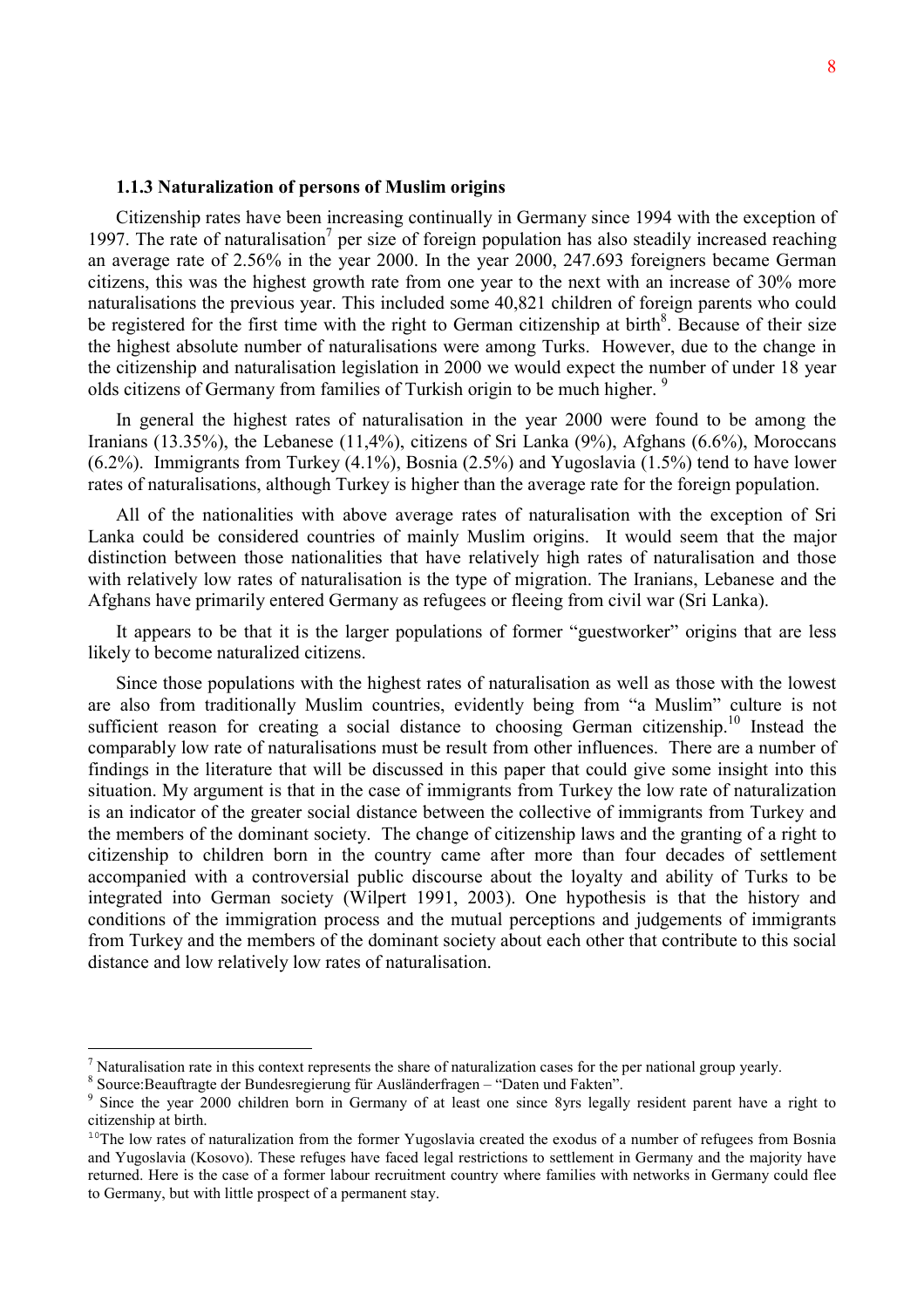## **1.2 Socio-economic situation of young persons of Turkish origins**

## **1.2.2 Educational Participation**

 $\overline{a}$ 

Children of Turkish immigrants are particularly disadvantaged in the educational system. In 2002 almost one quarter of young men with a foreign citizenship dropped out of school without a school leaving certificate, but less than 11% of the Germans. This was true for almost 16% of the young foreign women, but only for 6% of the young German women (Jeschek & Schulz 2003). The young women with foreign citizenship are relatively more successful than their male counterparts. About 12,3% of the young foreign women achieve an Abitur (secondary certificate that permits access to the university.) This is the case for 29% of the German women, and 22% of the German men.

The most recent data and research in Germany about the educational opportunities of the descendants of immigrants, demonstrates that especially the descendants of immigrants from Turkey are over-represented among the least successful in the educational system (von Below 2003). Moreover, children from Turkish families are more often than others selected to be sent to special schools for children with learning disabilities. Gomolla & Radtke (2002) demonstrate in their empirical study of the elementary school system of the city of Bielefeld how the school organisation uses ethnic difference as a criteria to systematically select these children out of normal classes and into special classes<sup>11</sup>. The authors analyze the logic that is used to make these decisions and illuminate why a number of these processes directly discriminate the children of immigrants. In the majority of cases these are children of families originating from Turkey.

According to von Below (2003:100) being Turkish has a significant effect on the chance of obtaining educational success. In a study of over 3,600 young adults of German, Italian and Turkish origins the group of young Turkish pupils were under represented and disadvantaged with respect to the more valued school leaving certificates. This study concludes that educational success is to a great extent dependent on ethnicity/ ethnic origins.

This topic is not new and in the urban centres of Germany, such as Bielefeld (above), Berlin, Cologne, Frankfurt, Hamburg, etc. the issue of the educational "problems" of the descendants of immigrants from Turkey has been with us a long time. First, it is the issue of access to good educational opportunities, for instance, access to school forms that offer an educational future. Secondly, once having achieved a worthwhile school-leaving certificate, it is the issue of access to occupational training. Elsewhere I have written about and documented the problem of the transition from school to occupational training. Young women of Turkish background, although as a whole more successful in school than the young males, they still confront a number of barriers in the transition to a future oriented occupational training (Wilpert 1997, 1988). Due to gender segregation in the classical occupations available for a middle school certificate it is also difficult for young immigrant women of Turkish origins who have achieved a middle school certificate to find entry into relatively good occupations (von Below 2003). These young women tend to find apprenticeships in exactly those occupations that over-produce for the labour market and thus possibly face a future of unemployment, despite their educational and occupational training. (Wilpert 1997).

 $11$  The authors use the term "foreign pupils" as is found in the official statistics. They clarify, however, that for the city of Bielefeld, the category foreign pupils is the overwhelming majority, Turkish pupils. And, that in Bielefeld, the "foreign problem" is primarily perceived as a "Turkish problem" (op cit:97-98).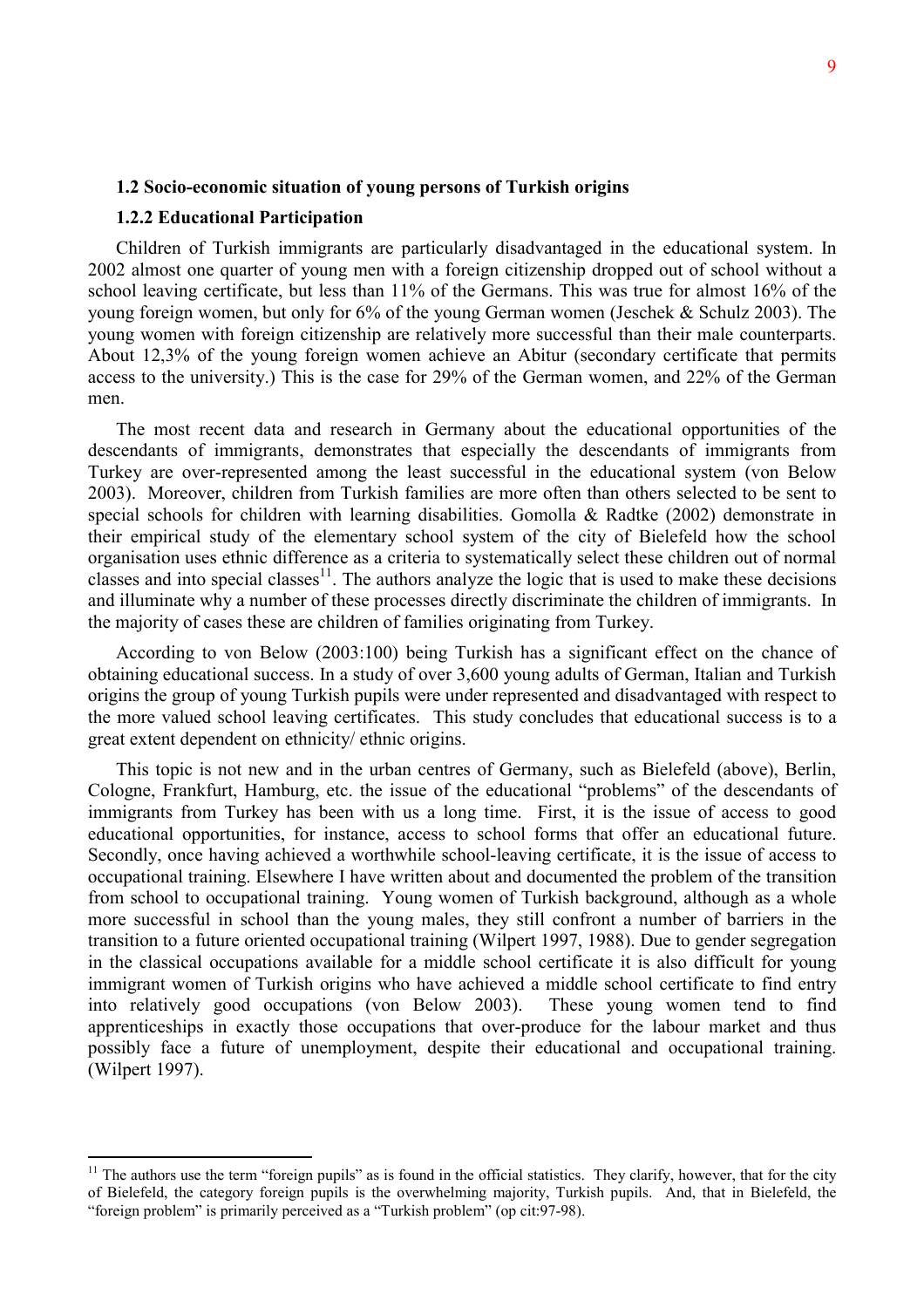## **1.2.3 Occupational Opportunities**

The future of traditional occupations trained in a dual system and standardized professional qualification is in transition. The lower secondary *Hauptschul* (High School) certificate was the traditional pre-requisite for entering the working class via the industrial labour force. Today the *Hauptschule* has lost its significance, for many it is a school without a future. And, the many are often young men and women of immigrant, primarily Turkish and Arab background. Today, a good future oriented apprenticeship is dependent on a good general education. And, the most sought after professions might even require the "*Abitur*". This means that in the urban centres of Gemany about two thirds of the young males and half of the young women of Turkish origins may not qualify for entry into a more secure occupational future.

The absolute number of apprenticeships has been decreasing since the mid-1990s (Beauftragte der Bundesregierung 2002). Generally, it has become increasingly difficult for young persons to find apprenticeships. But, it is twice as dramatic young persons of foreign origins, most frequently Turkish. In addition to the lack of the needed competitive school certificates, they also face discrimination entering into the labour market (Mourinho 1996, Raethzel/ Ulku-Sarica 1994). Even after completing an apprenticeship, a necessary prerequisite for occupational security, there is no guarantee that they will be employed.

A transition is occurring in the German dual vocational training system. Employers are less willing to invest in training young persons, i.e. employing young persons as apprentices. There is much debate about the need of more highly educated skilled labour than the classical dual system provides. Young men and women of Turkish origins are especially disadvantaged in competition for apprenticeships in future oriented skilled occupations (Hönekopp 2000, 2003).

## **1.2.4 Unemployment among immigrant Youth**

Unemployment has been at least twice as high for foreigners than for Germans. In some urban areas, such as Berlin, the unemployment of foreigners has reached even higher proportions. The actual data on the unemployment of youth is not reliable. Since the data on employment and unemployment are based on the official records of the Federal Employment Bureau, which covers only those person who are officially registered as seeking a job, neither employment nor unemployment reflect the reality. Young persons who have never worked and have no expectations that they may find work may not be registered. It has been estimated that as high as 40% of the young immigrants with Turkish citizenship between 16 and 18 years of age are unemployed<sup>12</sup>. My own estimations for the city of Berlin are closer to 50% or more.<sup>13</sup> And, the school and occupational training statistics do not offer any indications that the situation for the 16-20 year old young persons of this background<sup>14</sup> has improved since the early1990s in Berlin (Wilpert 1997).

 $12\,$ 12 Kumulus a youth counseling service in the West of Berlin has also estimated that about 45% of the young persons that came for advice and searching occupational training or jobs were unemployed.

<sup>&</sup>lt;sup>13</sup> This has been done on the basis of a comparison of the foreigners in the age group 16 to 20 years in the registered population with the same group in the official school, occupational training, (apprenticeships) and socially insured employed statistics, In 1991 the last date where that was possible 50% of the young foreigners between 16 and 20 years of age were not present in the above institutions, but 95% of the German population could be found in one of these above categories. Today it is impossible to make the same comparison, since due to unification and the changes in statistics as well as districts, etc.

<sup>&</sup>lt;sup>14</sup> This will apply as well to persons of other nationalities, for instance, some youth of Arab origins or Germans from the former Soviet Union, but not in the same numerical intensity.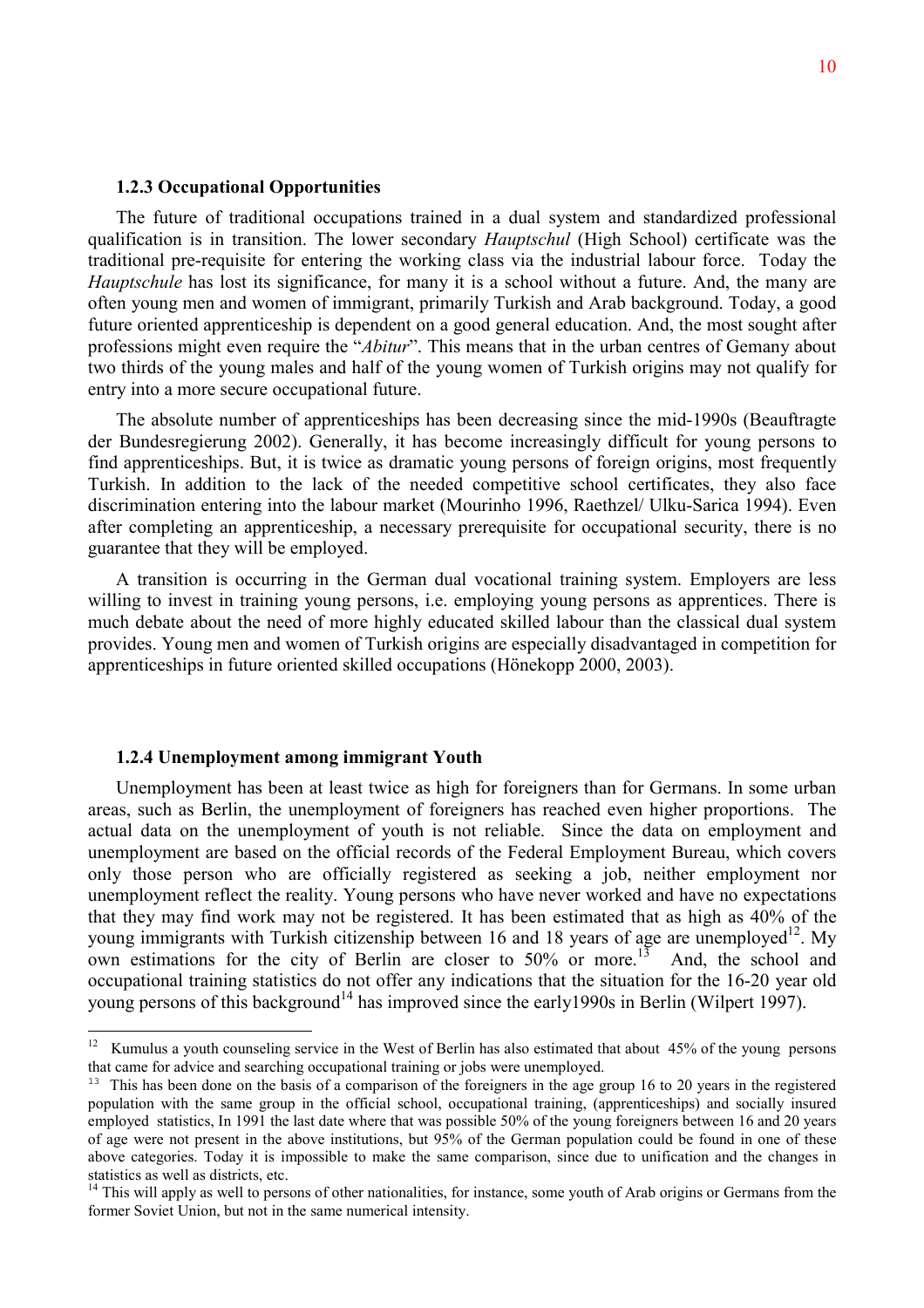Urban ethnic patterns of settlement, social class and ethnicity combine to create a case for an ethnic stratification of many cities in Germany. In the German context the descendants of Turkish migrants are the least successful in the educational system: They are most likely to become school drop outs; they have the highest share of attendance in special schools for learning disabilities, a low share of apprenticeships with an occupational future, high unemployment rates. As a whole at least 50% of the young persons of Turkish origins in the urban centres of Germany have a precarious socio-economic situation. Moreover, statistics show that more foreign families live under the poverty line than the average (Neu 1998, Huster et al 2003). In the past this might have been considered an "ethnic working class", but the traditional working class of stable manual labour in the industrial sector has shrunk. Instead today it is closer to an "ethnic underclass" a group of young persons who have little future perspectives for stable work or occupational future. This is about socio-economic segmentation within the current young adult population and the ethnization of an underlclass. The argument here is that this group of young persons forming an ethnic underclass is primarily non-German and of Turkish origins in the urban centres of Germany.<sup>15</sup>

There exist as well a certain share of persons from Turkish origins, 15-20% that are successful in the educational and occupational system including those who successfully complete university studies in Germany. These young adults are not necessarily involved in the socio-economic segmentation, nonetheless as will be seen below they are in the majority of cases do have a certain social distance to the dominant society.

## **2. Social Distance: Structural and Ideological Segmentation**

The above socio-economic polarisation and possible creation of an ethnic underclass among young persons of Turkish origins in Germany must be seen in light of a number of other conditions. Some of these impinge, as will be seen later, on the experiences and perceptions of social distance among the more successful young persons of Turkish origins.

#### **2.1 Structural Segmentation**

 $\overline{a}$ 

## **2.1.1 Settlement and Housing patterns**

"Little Istanbul" the name often given the enclaves of Turks in German cities are often interpreted as self-made ghettoes and today as parallel societies. In Berlin these settlements often follow the pockets of city designed for urban renewal in the 1960s.<sup>16</sup> Berlin had a high percentage of 19<sup>th</sup> century working class housing blocks earmarked for urban renewal. This situation made the temporary workers from Turkey very attractive clients.<sup>17</sup> When families began to reunite after the recruitment ban at the tie of the oil crisis it was impossible to find adequate housing<sup>18</sup>. Even the state subsidized social housing restricted the number of persons to each room and would have been

<sup>&</sup>lt;sup>15</sup>Except for the cities of the former GDR where the share of foreigner youth are low.

 $16$  Similar patterns of concentration are found throughout the urban agglomeration where workers were recruited. But, to my knowledge, there have been few systematic historial comparisions.

<sup>&</sup>lt;sup>17</sup> Research conducted at the Wissenschaftszentrum in the mid 1970s documents that higher rents pro square meter for less amenities brought substantial profits to the absentee landlords (Freiburghaus 1974, Freiburghaus & Kudat 1974).. <sup>18</sup> Turks were the largest source of workers at the time of the recruitment stop. Firms preferred to higher homogeneous groups to simplify the issues of language and customs among the labour force. It was also expected that the Turks and Yugoslavs would be the

most likely to return when no longer needed, since they did not have the same legal status as the EU Italians and the identified to enter the EU, Greeks, Portuguese and Spanish (Wilpert 1988).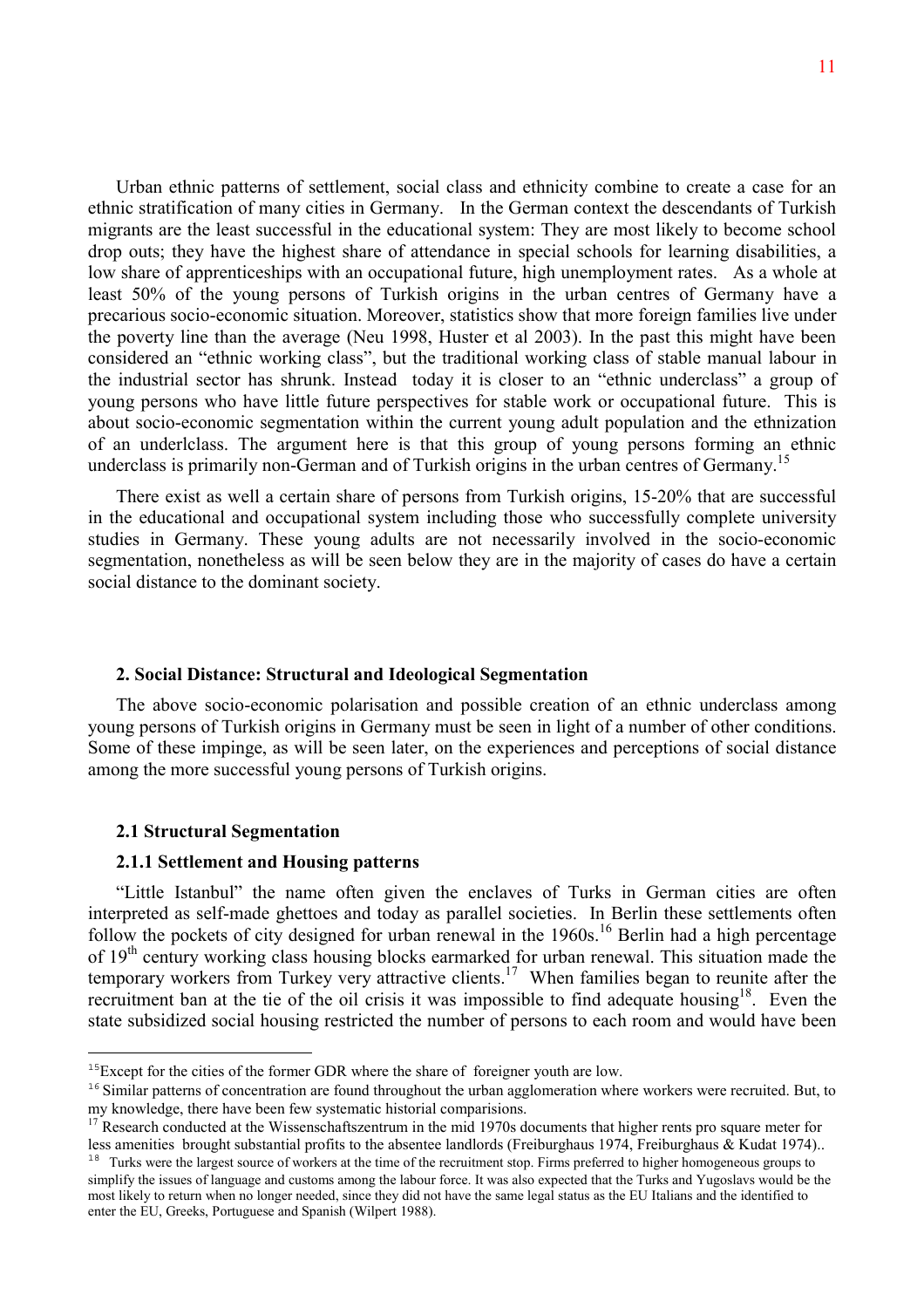too costly for the "guestworker" families who began to bring their families from rural areas to the German cities. The result has been that the families with the largest number of children were forced to live in these areas designed for a not realized urban renewal. Thus already in the mid-1970s it was clear that certain schools, playgrounds, youth centres, street corners were populated primarily by youth from Turkey. Even then some elementary and secondary schools began to be up to 60% attended by pupils who were Turkish nationals. This practice was enhanced by the policy of preparatory and national classes that were constructed in these heavily ethnic concentrated areas to not "over-foreignize" the German pupils. Living in neighbourhoods with a traditionally poor social infrastructure has influenced the quality of the educational experience and social interaction with the remaining, to a large extent, socially disadvantaged German population (Gitmez and Wilpert 1987). These conditions in many urban industrial regions have set the parameters for the life of migrants from Turkey as a minority group in Germany. It has had its impact on the aforementioned educational and occupational opportunities, as well as on mutual perceptions and evaluations of their different worldviews and collective, ethnic, religious and national belongingness. And, of all of this occurred in a political context of "not being a country of immigration" and three and onehalf decades of denying a right to citizenship, or achieving a political will to venture to change naturalisation legislation to give a right to birth on German territory (Wilpert 2003, 1991). In the three decade "waiting period" for a new policy on citizenship by birth between some 70,000 to 100,000 children were being born yearly as foreigners throughout Germany (Wilpert, 2003, Beauftragte der Bundesgregierung 2002:429).19 The majority of these children were descendants of families from Turkey.

# **2.1.2 Inter-ethnic relations and interactions with non-Turks<sup>20</sup> and non-Muslims.**

The above situation of dense ethnic concentration in urban neighbourhoods has continued to characterize the lives, world-views and social interactions between immigrants from Turkey and the German majority. This has led to the condemnation of the behaviour of parents who are responsible for the fact that their children enter the first grade without speaking ability in German. Recent studies conducted on the national level can give further insights into the significance of ethnicity on social interaction and friendships for young persons in Germany. Prominent studies underscore that the most important factor influencing inter-ethnic contact for foreigners in Germany is the rate of success in participation in the educational and occupational hierarchy (Esser, 2001, Haug, 2003). Obviously opportunity structures, living in a mixed neighbourhood or attending mixed educational facilities also influence the likelihood for interaction with other ethnic groups and members of the dominant society. The empirical findings from the Haug (2003) study relevant for our question are primarily, that persons who identify themselves as very religious Muslims are the least likely to have social contacts with Germans.  $21$ 

<sup>&</sup>lt;sup>19</sup> With the implementation of the new citizenship legislation in 2000 at least 50 % less foreigners will be born in Germany yearly.<br><sup>20</sup> Being a Muslim is in certain contexts a common belongingness that might awaken sol remain however, influenced by language and national origins as we have indicated with respect to attendance at the Mosque.

<sup>&</sup>lt;sup>21</sup> There may be some problems of social desirability involved in this study with respect to the meaning attached to the issue of the nationality of friends.. In any case we may still conclude that it might not be assumed by a very religious Muslim that it is desirable to indicate that he/ she has German friends. This might be the case of naturalized Germans of Turkish origins who are not as religious. Here qualitative research on social networks could be useful as well.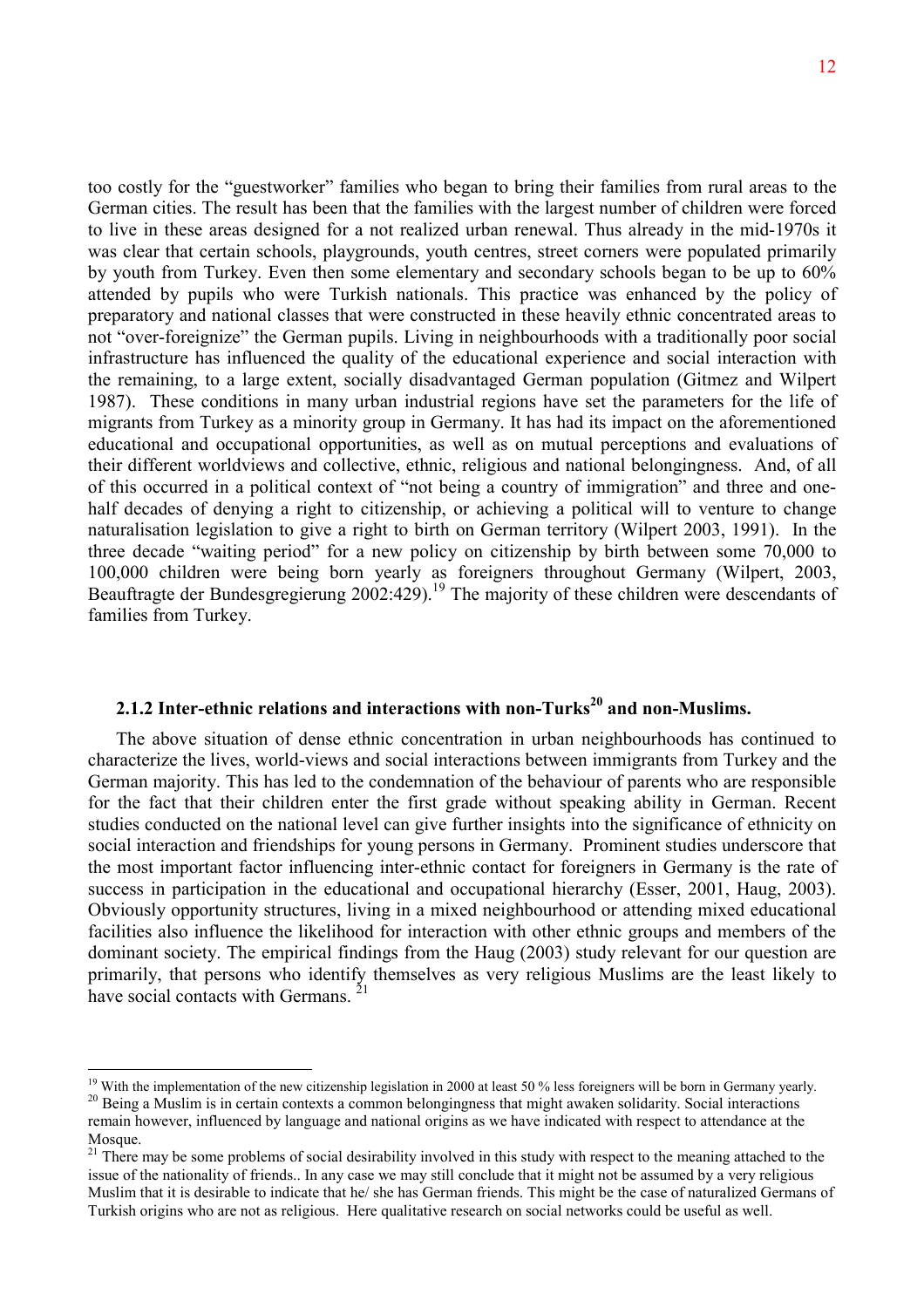The study cited above also points out that intermarriage was rare in the case of the parents of the young adults studied, only 5% of the descendants of Turks with German citizenship were from mixed marriages, i.e. their parents were first generation. This was the case for 36% of the Italians with German citizenship in the study (Haug 2003:101).

However, in a study restricted to the second generation, Strassburger (2001) found in an analysis of the data on civil weddings of Turkish nationals residing in Germany in 1996 that about 16% were German Turkish marriages in German registry offices, about 3% were Turkish-Turkish marriages in German registry offices, about 3% marriages with third country nationals and the rest, some 60% of marriages were measured by visas granted to persons residing in Turkey to join a Turkish resident as marriage partner in Germany.

The above studies, in summary, indicate that young persons of Turkish origins who are educationally successful, who have completed an occupational training certificate or who have become naturalized citizens are more likely to claim to have German friends than those who do not. Persons who identify themselves as very religious Muslims are less likely to claim to have German friends. The authors believe that this indicates that those persons of Turkish origins who have overcome educational barriers and institutional selection procedures have more opportunities to interact with Germans and may then be considered as more successful in their social integration. Being a religious Muslim could be a hindrance to this definition of successful integration. Here arises the issue of the definition of successful integration in a pluralist society and the role of religion. More attention will be given to this below.

#### **2.2 Institutional and ideological factors that create distance.**

## **2.2.1 Public discourse and identity strategies of Muslim youth of Turkish origins**

Normative institutional conditions - legal traditions and institutional patterns - combine with the pre- and post migration experiences create the ideological basis for particular constellations of indigenous and immigrant ethnicity. Institutional conditions are founded on ideologies that influence attitudes and perceptions of acceptance and otherness on both sides.

Even in countries of immigration where the rights to citizenship are part of the overall immigration policy ethnicity is a normal process. Ethnic differentiation and ethnic identity persist alongside lengthy settlement and extensive processes of adaptation and acculturation. The understanding that citizenship and ethnicity can legitimately exist side by side, is not yet a normality in the German context. A great deal of the public discourse over decades has been directed at the population from Turkey as Muslim and culturally different and, thus, not capable of being "integrated" into German society (Hoffmann 1996, Wilpert 1991, 2003).

It is only recently that academic research begins to differentiate its approach to Islam, Muslim youth, youth culture in the larger society for the opportunities and self-perceptions of young persons of Muslim immigrant origins.

The assiduous work of Gomolla and Radtke (2002) offers an alternative and demonstrates in an empirical analysis how ethnicity has been used as a discriminating factor. They systematically study the construction of ethnic and institutional discrimination in the educational system exemplified in the case of Bielefeld. They are able to demonstrate how so called "intercultural education" is applied to fit the rhetoric and to give legitimacy to the selection criteria applied within the educational system. "Culture", cultural conflict and cultural identity are used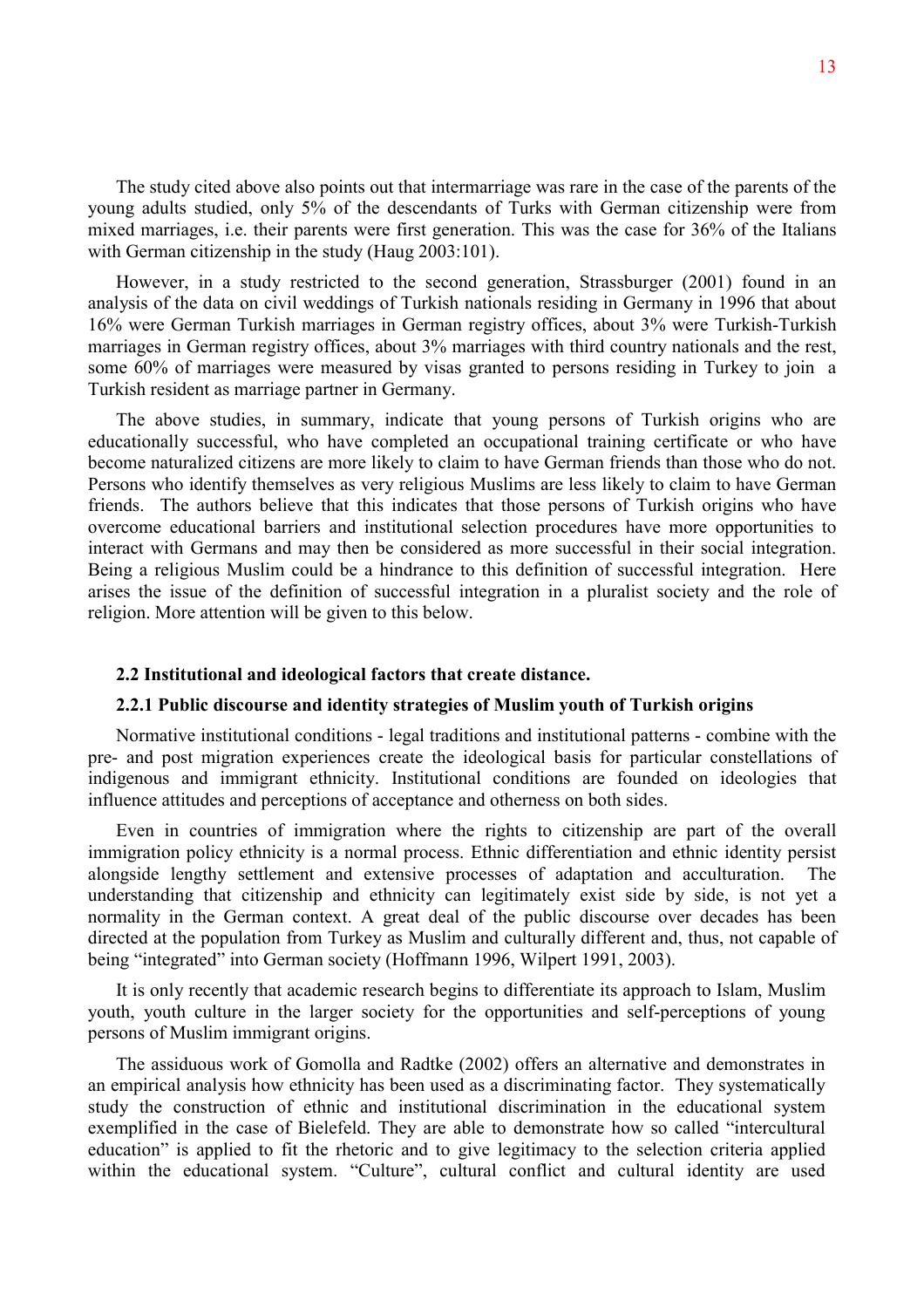consistently to explain the need for negative selections. This research conducted in a German urban educational setting illustrates how "cultural" difference is used to "blame the victim".

Schiffauer, et al (2002) in a study of political socialisaton among immigrant children (of Turkish background) in classrooms in four European countries (Britain, France, Germany, Netherlands) finds that in the context of the school in Germany, a common experience of negative ascriptions dominate the daily classroom discourse, stigmatising and frustrating the youngsters identified as Kurds, Turks, Muslims who experience themselves reduced to an ascribed "culture" or to experts for their "culture". At the same time this process of hetero-stereotyping leads as well to auto-stereotyping and to a rigid ethnisation and a conscious strengthening of "otherness".

This study finds that the pupils in all four national educational contexts had one message in common despite the differences in the political context. Pupils criticized the exclusion that resulted from the dominant tendency to construct them as "foreign" as "others". They argued instead for inclusion in the imagination of the dominant society and for belongingness while (perhaps?) having a right to be culturally different. (Schiffauer, et al,2000:357)

Research conducted among young adults in Berlin in the late 1980s and 1990s found that identification as a Turkish minority influenced attitudes about Turkish identity and an orientation to less oriented toward return than those more likely to identify themselves as Turks. Youngsters who identified themselves as Alevi or whose parents spoke Kurdish were more distanced from Turkish identity and were less certain about return than youngsters identified as Sunni Turks. However, despite this distance to a "Turkish" identity these minority youngsters were not necessarily more identified with Germany and a German identity than the others. Minorities from Turkey may experience a relative "freedom" from the discriminatory functions negative ascriptions in the society of origin. And, they may through this experience have more resources and strategies to respond to new ascriptions and negative images in the country of immigration (Wilpert 1987, Gitmez and Wilpert 1987, Abschlußbericht 1990)

As discussed previously for some youth from Turkish background the issue of becoming a citizen, becoming naturalized in Germany may be also perceived as an issue of loyalty. Due to the polarisation of "we" and "they" viewed from both the dominant society and perceived by young immigrants from Turkey. Although there is every indication that the aforementioned minority youth are also perceived as "Turks", they may have more distance to this categorisation than those self identifying as "Turkish" or a "Sunni" Muslim.

From another perspective Schiffauer (1999) argues that with respect to the question of citizenship the issue of loyalty may be avoided in some cases for some young Sunni Turks when they make the decision to choose to identify oneself as religious, as a member of an Islamic community. This is especially the case in a context of developing a strategy to stay in Germany and to negotiate that the German society recognize the right to religious freedom, i.e. to accept and recognize difference.

## **3. The Spectrum of Religious Practices: Identification Strategies and Religious Orientation**

#### **3.1 Methodological Note**

We know very few absolute facts about religious practices among immigrant youth of Turkish origins in Germany. There are no studies that are representative for religious practices of the total population of Muslims of Turkish origins in Germany. Thus, when I cite empirical studies in this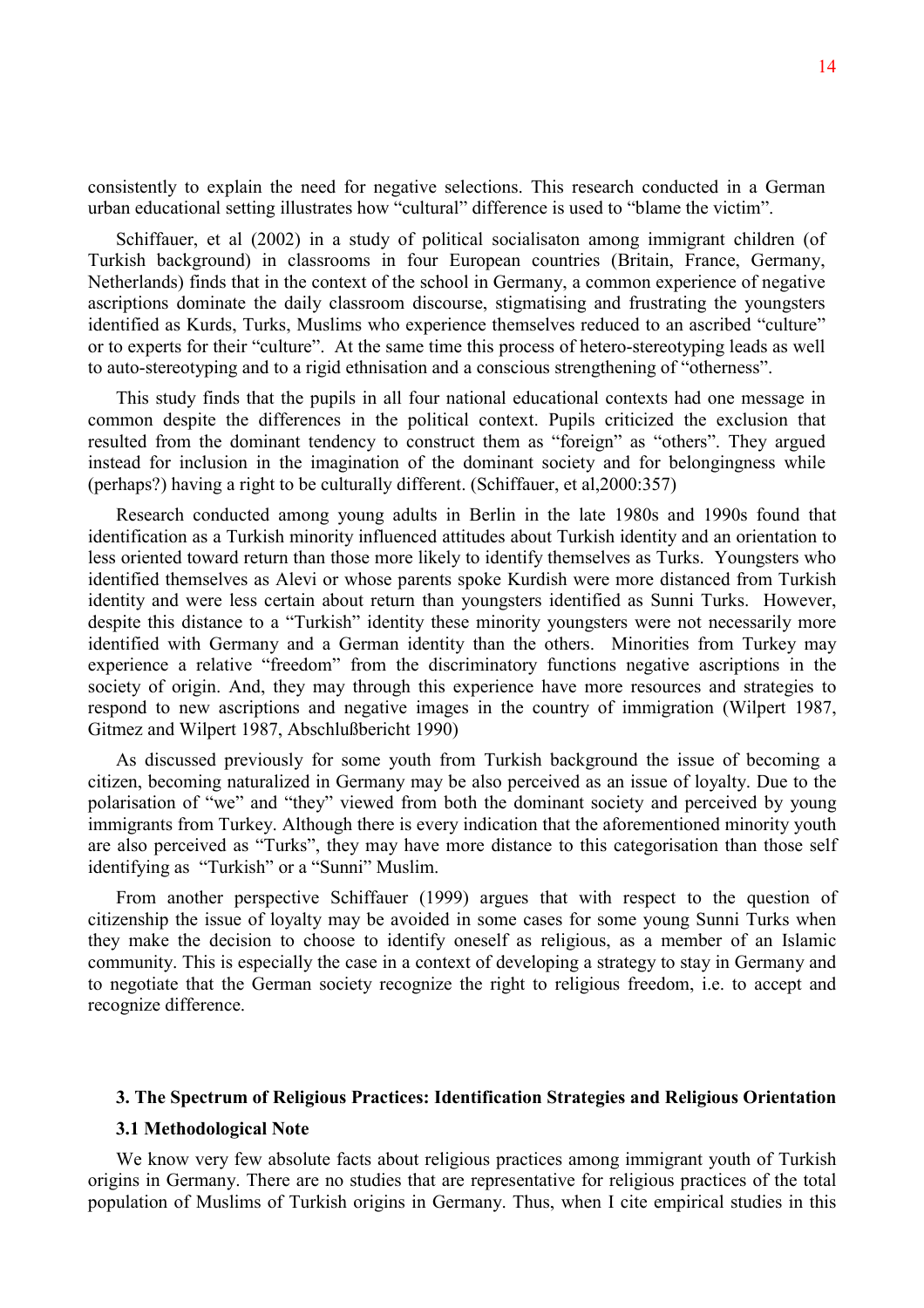report, they may give some indications of certain tendencies, but cannot be considered to be representative of either the entire population of young persons of Muslim origins in Germany, nor young persons originating from Turkey.

#### **Difficulties of quantitative studies:**

1) There is no representative research on young persons of Arab or other non-Turkish Muslims in Germany. This is certainly due to the relatively small number of persons involved and the diversity of their national-cultural origins, their very different regional/ urban settlement patterns in Germany.

2) But, even those quantitative studies that have the objective to study religious beliefs and practices that are reported on Muslims of Turkish origins suffer from methodological problems. This is the case for a telephone survey that is regularly conducted in Berlin by the office of the representative of the Public Administration for Integration and Migration<sup>22</sup> identity may be perceived in this way. $^{23}$ 

For all of the reasons listed above, and more<sup>24</sup>, a number of social scientists have questioned the reliability and the extensive interpretations of the findings of the Heitmeyer study. (Hoffmann 1997, Aliacacioglu 1999, Diehl & Urbahn 1999.)

It has been pointed out that Islam is seen practically exclusively in connection with fundamentalism in this study and as a result as a strict "refusual of modernity" (Frese 2002). Hoffmann (1997) argues that the tendency of the methodology, using attitudinal scaled forced choice questions, reproduces exactly the already well known images that the dominant society believes and finds negative about Islam. The categories employed illustrate the existing images about "the enemy". This, in turn, provokes either extremist positions or a refusal to reply to the questions.

In contrast to the above the telephone survey undertaken by the Berlin Senate (Integration and Migration Office) religious practice is only one small area. Residents from Turkey in this case are not only seen as Muslims but also as co-citizens. For this reason and due to the reputation of the office it represents, it may be more reliable than the larger regional survey. Moreover, surveys

<sup>&</sup>lt;sup>22</sup> Formerly the Commissioner for Alien Affairs (Ausländer Beauftragte).

<sup>&</sup>lt;sup>23</sup> Heitmeyer, et al (1997) have conducted the largest quantitative study of youth(15-21 years) of Turkish origins (Heitmeyer 1997) for the region/ state of North Rhine Westphalia. This study became very controversial exactly because it received a widespread reception in all forms of media. It substantiated a large number of popular beliefs in German society. The interpretation that Heitmeyer and his team gave to their findings fed into and provided proof of views expressed in the media and public opinion on the dangers of Islam and potential dangers of young Muslims. The authors interpret that at least one-third of the respondents could be considered endangered from militant Islamic fundamentalism and radical political ideas. These are identified as either an "Islamic centred superiority complex" or a "religiously based willingness to be violent".

The reliability of this survey is considered highly questionable. Not only is it unlikely that a regional study can be representative of the Turkish immigrant population, but the methodology of this survey is seriously flawed. This was a 90 minute paper and pencil questionnaire given to 1,200 pupils in secondary school. Even if some of the above questions did receive an honest response, there is good reason to believe that the necessary trust in studies about Muslims and Islam could not be expected to be present in this population.

 $24$  Frese (2002) reports that trust was a major issue to be resolved in order to prepare his interviews with young men via Mosques and Islamic youth organisations in the city of Bremen and its surroundings. They were especially suspicious of social scientists. The also countered that much of what the science of religion circulates about Islam that is communicated in the media and in schools is in most cases wrong. These are also responsible for the numerous misunderstandings about Islam that occur within society.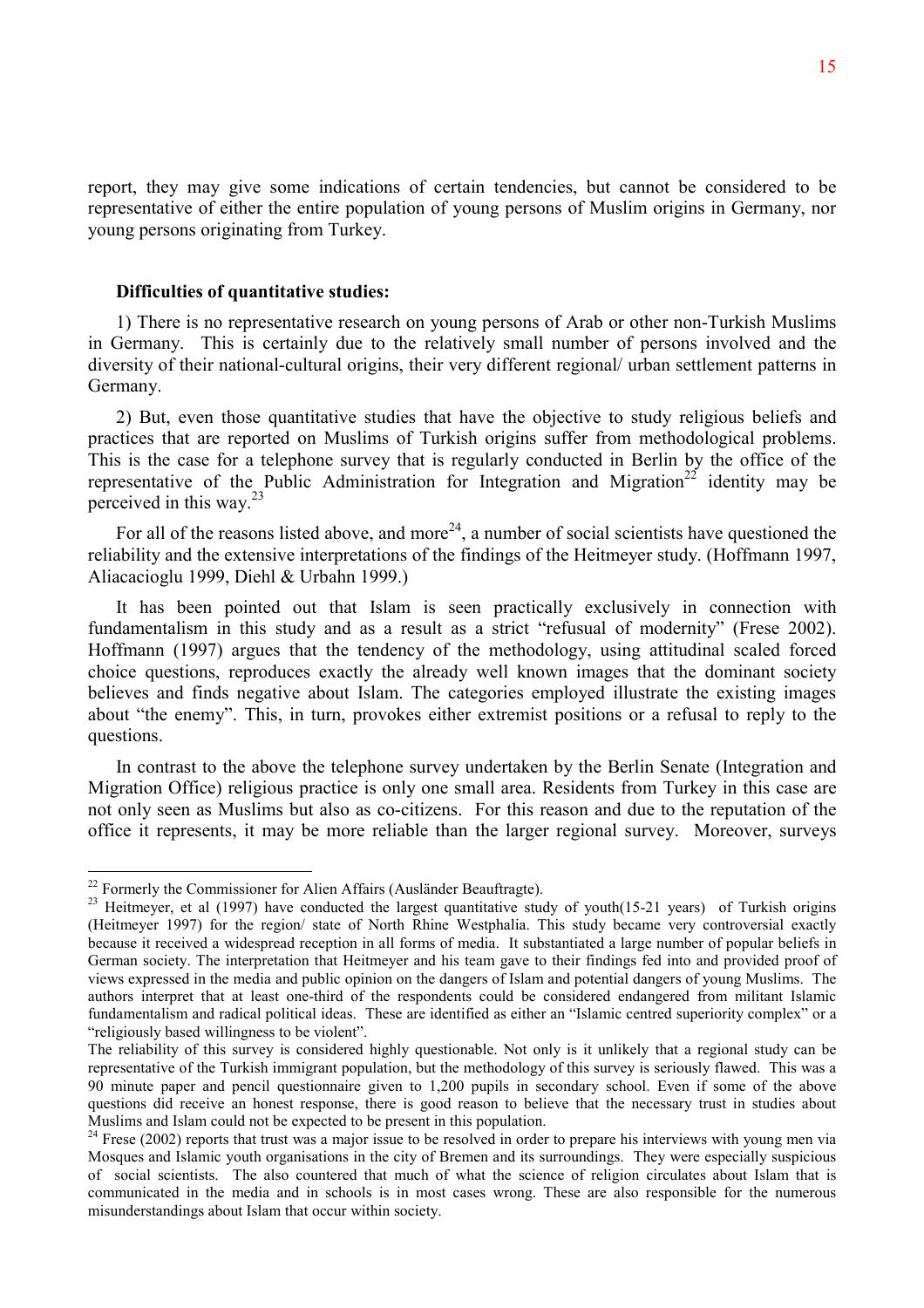repeated over time have the added value to at least provide some insight into changes overtime. Nonetheless, these responses can only be expected to reflect practices of Muslim immigrants from Turkey in Berlin and not necessarily those living in other urban settings.

Qualitative research, some of which is reported below, attempts to overcome the issue of validity by taking advantage of a small sample to contextualize the biographies and contexts of the sample, as well as to go into depth in an analysis of the meanings that the subjects themselves give to their religiosity and the logic they employ. Moreover, in some cases researchers have constructed typologies of backgrounds, situations or self-defined identifications that allows the researcher to differentiate and contrast positions among the youth in question (Karakasoglu-Aydin 2003).

Keeping the above methodological reservations in mind, in the following section briefly addresses some findings from surveys on the issue of religious practices.

## **3.2 Some findings about religious practice**

#### **Visiting the Mosque**

According to a survey of the Office of the Federal Republic for Integration and Migration in the year 2000 it was found that about 24% of Muslims stated that they attended a Mosque once a week and about 8% more frequently in the week (Deutsche Bundestag – 2000:13). At that time 18% of young persons between 18 and 24 years of Turkish origins responded that they visited the Mosque weekly and  $4\%$  more frequently<sup>25</sup>.

Telephone surveys in the city of Berlin in 1993 and 1999 found a higher share of the total (34% to 39%) quoted that they regularly attended the Mosque. This was higher for males (43%) than for females (27%). This survey finds that an increase in regular visits to the Mosque can be observed in this period for young men below 30 years of age. Here one can observe some regional differences between the survey cited above on a federal level and the local Berlin Study. While at the federal level only 18% of the young persons between the ages of 18 and 24 indicated visiting the Mosque regularly, in Berlin young men below 30 years of age were more than twice as likely to make weekly visits to the Mosque. These differences between two quantitative surveys taken at a similar point in time, may either mean that Mosques are more important in the lives of young Muslim men of Turkish origins in Berlin than on the national level, or that one or both surveys are actually not valid in their representation of the Muslim population from Turkey.

#### **Islamic religious Instruction for children**

 $\overline{a}$ 

In 2001 the same survey in Berlin finds that a little more than half of the respondents would like to send their children to religious instruction offered in the public schools. That is, 53% of the respondents would consider sending their children to Islamic religion courses organized by the

<sup>&</sup>lt;sup>25</sup> These findings are similar to those reported in a large telephone survey of over 2,000 Muslims from Turkey in Germany reported in Sen & Aydin (2002):44-46.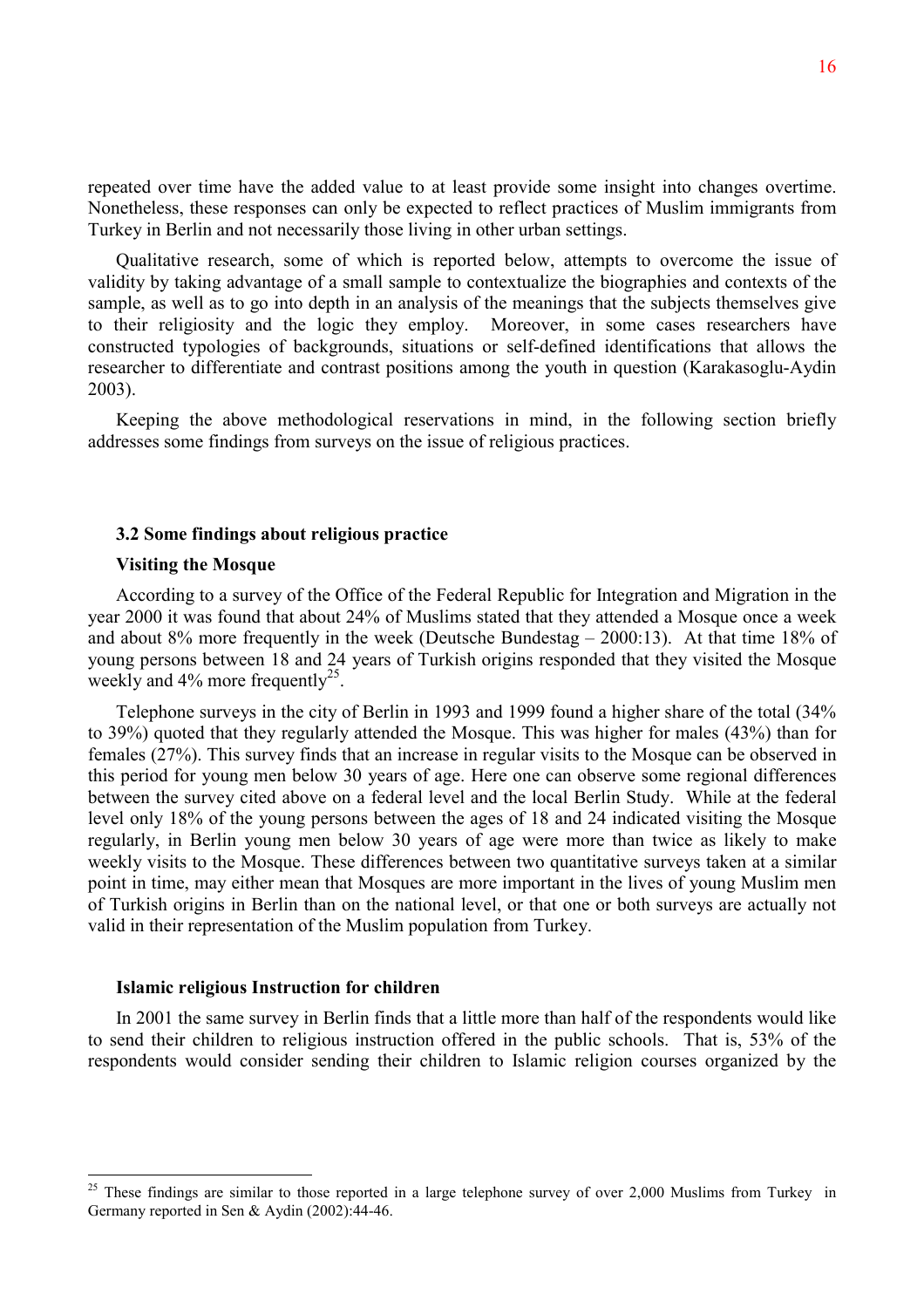Islamic Federation<sup>26</sup>, but 38% would not  $27$ . Currently these courses are offered in some 20 schools in Berlin $^{28}$ 

## **Heitmeyer Survey in North Rhine Westphalia**

This survey of secondary school pupils in North Rhine Westphalia (Heitmeyer et al 1997) investigates religious practices as well as attempting to measure Islamic Fundamentalism with attitude scales that reflect a number of the stereotypes held about the Turkish culture and Islamic religion. For all of the methodological reasons mentioned here there is good reason to be wary about the validity of a number of positions taken by the participating youngsters.

Nonetheless, it could be of interest to compare the more objective questions about religious beliefs and practices with the above findings. These are questions that do not necessarily reflect the negative images relating religion to Islamic fundamentalism used in the Heitmeyer study and commonly found in the dominant society. Here some of the responses with respect to questions, that inquire into personal religious beliefs or or into behavioural issues such as the practice of religion will be presented. These are questions that could be asked of any member of a religious group or Church.

This survey indicates that almost one quarter of the sample considers themselves to be believers and to follow the teachings of Islam. About 17% stated that they were in their "personal way" religious, and 50% stated that they believed in God, but they did not consider themselves very religious. The remainder, about 8% were either not interested, indifferent, or didn't respond. On the basis of the responses to this question one finds half of the young persons stating that they believe in God, but they are not strict in the practice of religion. Close to this are the young persons who reply that the are religious in their "own personal way". It is the minority (one-fourth) that identify themselves as a "follower of Islamic teachings".

| <b>Table: Religious Beliefs and Practices</b>         |          |
|-------------------------------------------------------|----------|
| I am a believer, I am a follower of Islamic teachings | 24.7%    |
| I am religious in my own personal way                 | $16.7\%$ |
| I believe in God, but I am not strict in my practice  | 50.0%    |
| I don't know if I am religious or not                 | 2.3%     |
| I am not religious, it does not interest me at all    | $4.0\%$  |
| No answer                                             | 2.3%     |

Heitmeyer, 1997:119

<sup>&</sup>lt;sup>26</sup> The Islamic Federation is a local Berlin umbrella organisation of Mosques that gained recognition in 1998 after numerous attempts over 20 years as a religious organisation with the right to teach religion for Muslim pupils in Berlin schools.

 $27$  These findings are based on a telephone surveys in Berlin at the end of 2001 (Ausländerbeauftragte 2002)

<sup>&</sup>lt;sup>28</sup> Recognized religious bodies (Catholics, Protestants and Jews) offer religious instruction on a voluntary basis to children of their faith in the public schools. The instructors are appointed by the religious bodies but the costs are to 90% covered by the State (Gesemann and Kapphan 2001:409).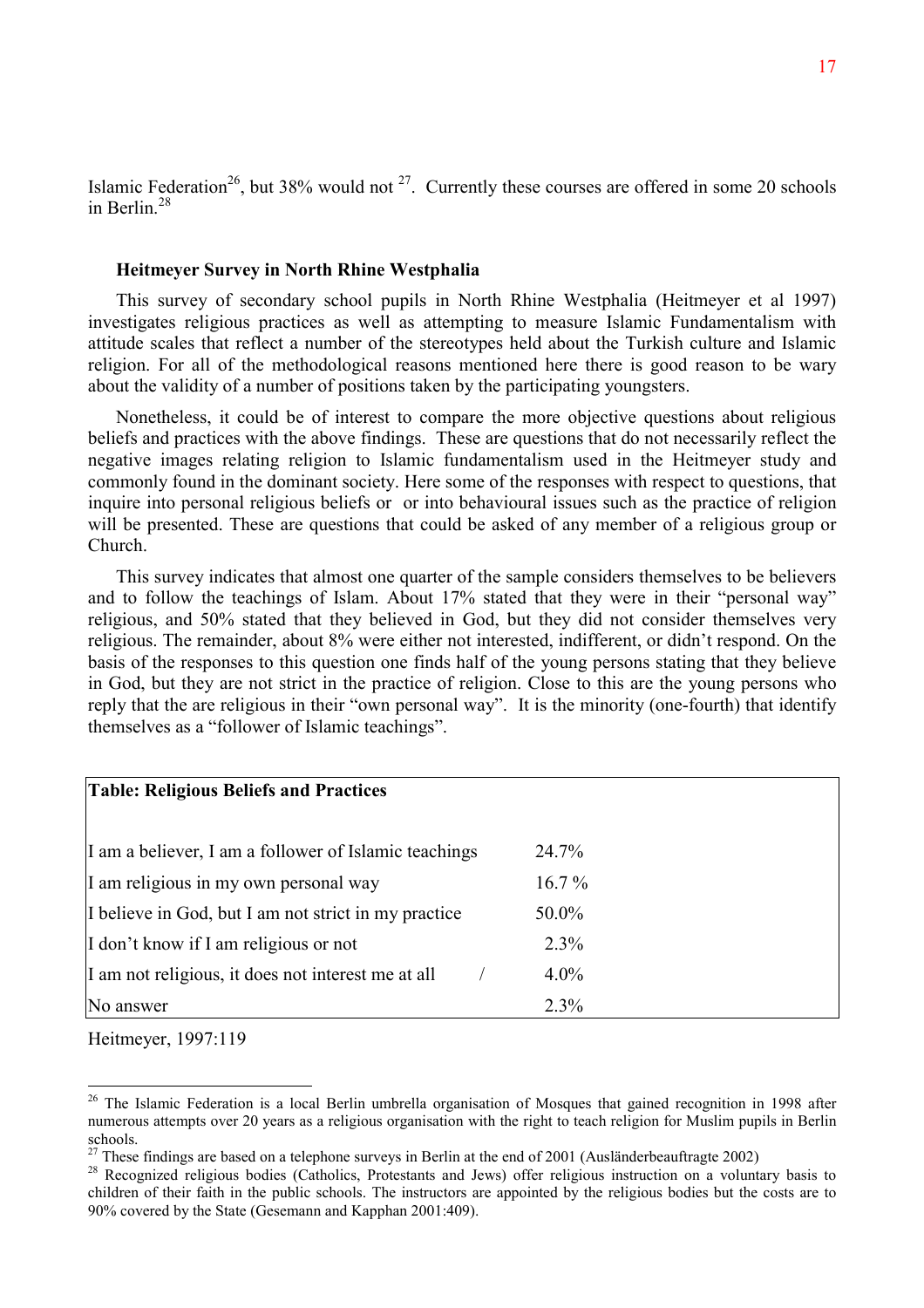#### **Prayers**

Similarly, almost 50%, when asked about religious practices, claimed never (22%) or rarely (27%) to pray. These seem to be consistent with the share of young persons above who reply that they believe in God, but are not strict in practice. Of the rest: 28% pray daily once or more often and 20% replied to pray only on Fridays. That is about almost half of the respondents replied that they either prayed on Fridays or one or more times daily (Heitmeyer 1997:258).

#### **Visits to the Mosque**

The same sample replied in this survey about their frequency of attendance at the Mosque. About one-third (31,3%) responded somewhere between a weekly or monthly visit: (once a week or more than once a month.) About one-fourth either claimed to go several times a year or on special holy days. Finally, one third either claimed not to visit the Mosque (23%) or did not respond (10%) (Op cit: 259).

## **Attendance at Koran school**

Over one third (37%) of all respondents reported that they never attended a Koran school. A little less than one third (30.6%) attended Koran lessons for a year or two; and a little less than onethird from 3years to 6 or more (15% from 3 to 5 years and about 14%, 6 years or more) (Op cit:258).

In the same survey when asked about their own children, about half of the respondents stated that they would like their own children to go to Koran lessons. But, the other half were less interested (30% were not certain that they would want this and 16% refused the idea) (Op Cit: 258).

On the assumption that there may be some reliability in this kind of pencil and paper survey, one can conclude that about one-third of the young adults surveyed were to some extent actively practicing their religion. That aspect of these findings seem to go very much in the same direction of the above local survey in Berlin.

## **3.3 Socio-anthropological and qualitative research**

## **3.3.1 The transformation of religion in migration**

Schiffauer (1984) was one of the first to note the new meaning that Islam had for immigrants from Turkey in Germany and the connection between Islam and identity in the migration process. This research (Schiffauer 1984, 1988) reflects on the significance and transformation of the meaning of religion in the processes of urbanisation and migration of Turkish migrants to Germany. This process takes place within Turkey as well, however, the impact is more acute when migrating to work from Anatolian villages to the urban centres of Germany. Not only do social relationships change, but also, due to the non-status of Islam in Germany and its special status in Turkey, Islam takes on a new form and a new meaning. The unity of social relationships, religion and culture existing in the village is broken in migration. Schiffauer (1988:146) proposes that religiousness (indicated by ritual practice, the relationship between religion and the societal order, the direction of religious thought and the attitude to one's self) changes in migration as a result "of a restructuring of the religious community in a secular society."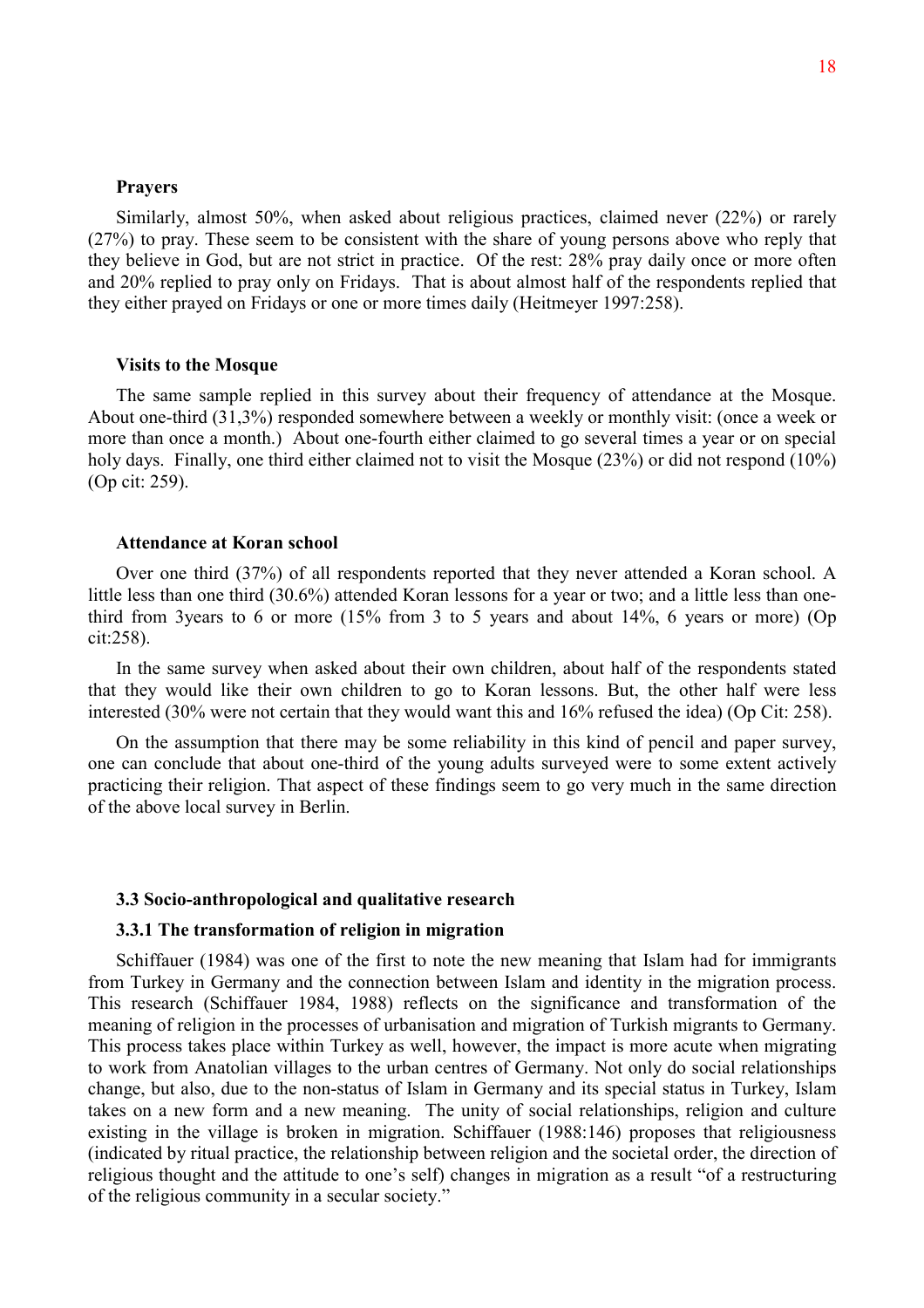The Muslim abroad who wants to express his religious identity has to organize his religious needs, to form a community, to establish a Mosque, to be more conscious about Islamic rituals and to seek the rights that will guarantee and protect these practices in the foreign setting. The founding of the Mosque must be based on the German law conditioning the rights to found associations. This has both advantages and disadvantages for Turkish Muslims in Germany. In the secular state of Turkey religion and many traditional Islamic practices have been under the control of the state or even forbidden. On the one hand, Germany offers in this sense also a new freedom in the establishment of Koran schools, or the wearing of the veil or beards and in this way permits the possibility to strengthen a previously controlled Islamic identity (Schiffauer 1988, Gitmez and Wilpert 1987).

On the other hand, other traditions, the slaughtering of animals, dietary requirements, respect for prayers during working hours, rights to Islamic religious holidays are issues to negotiate with German authorities. In this process religious practice becomes a conscious effort and is no longer a taken for granted style of life. It also transforms and institutionalizes Islam as a minority religion in Germany. Another important factor is the new perception of religion as a personal as well as a communal act. Some immigrants find a new meaning in prayer and religious education (Schiffauer 1988, 1999,2000)

Schiffauer's social-anthropological work (2000) on different Turkish Islamic sects places these movements both in the context of the history of suppression in secular Turkey as well as explainable by contradictory tendencies in the migration context. Schiffauer (1999) analyses a case study of a descendant of follower of Erbakan. In this particular case the young man in question attended the academic secondary Gymnasium and he joined the Kaplan community<sup>29</sup> with 15 years of age. This choice for a radical extremist form of Islam is interpreted as both an identity resource and the adaptation to the logic of the migration situation. This young man through his access to religious knowledge can claim a privileged status in the family and the community.

Particularly important is also the dynamics of the fight for recognition in German society, where hetero-stereotypes are used to ascribe the totality of persons identified as Turks. To "come out" as an Islamic "extremist" enables this young "Turkish" man to gain power by defining himself and not letting himself be defined by others. Schiffauer explicitly relates this "outing" to other social movements, such as lesbians and gays, that demand recognition and the right to be different. "…the confrontation with discrimination means that young Turks growing up in Germany are thrown back to the group they wanted to break away from…they are shown that they are not desired by the group they want to belong to. At the same time recognized as true and knowledgeable Muslim leader he gains status within the community while developing convincing strategies in dealing with discrimination in German society. And, in the end, he demands the recognition of difference as a German citizen and to negotiate the rights to practice these beliefs in Germany.

<sup>&</sup>lt;sup>29</sup> The Kaplan community, known as the "Kalifstaates", was founded in the early 1980s in Germany with the objective of establishing the Caliphate in Turkey. The founder Cemaleddin Kaplan broke away from the Milli Görüs (National View) and the (Refah Partei ) of Necmettin Erbakan with the intention of uniting Muslims in Europe in a grass roots movement to establish power and make an Islamic Revolution in Turkey. This also included the establishment of a government in exile and the self-appointment of Kaplan himself as the Caliph in 1994. With Kaplan's death his son became his successor. After much conflict and establishment of a counter movement whose leader was killed by a death squad in Berlin in 1997, the German government has banned this movement as a terrorist organisation.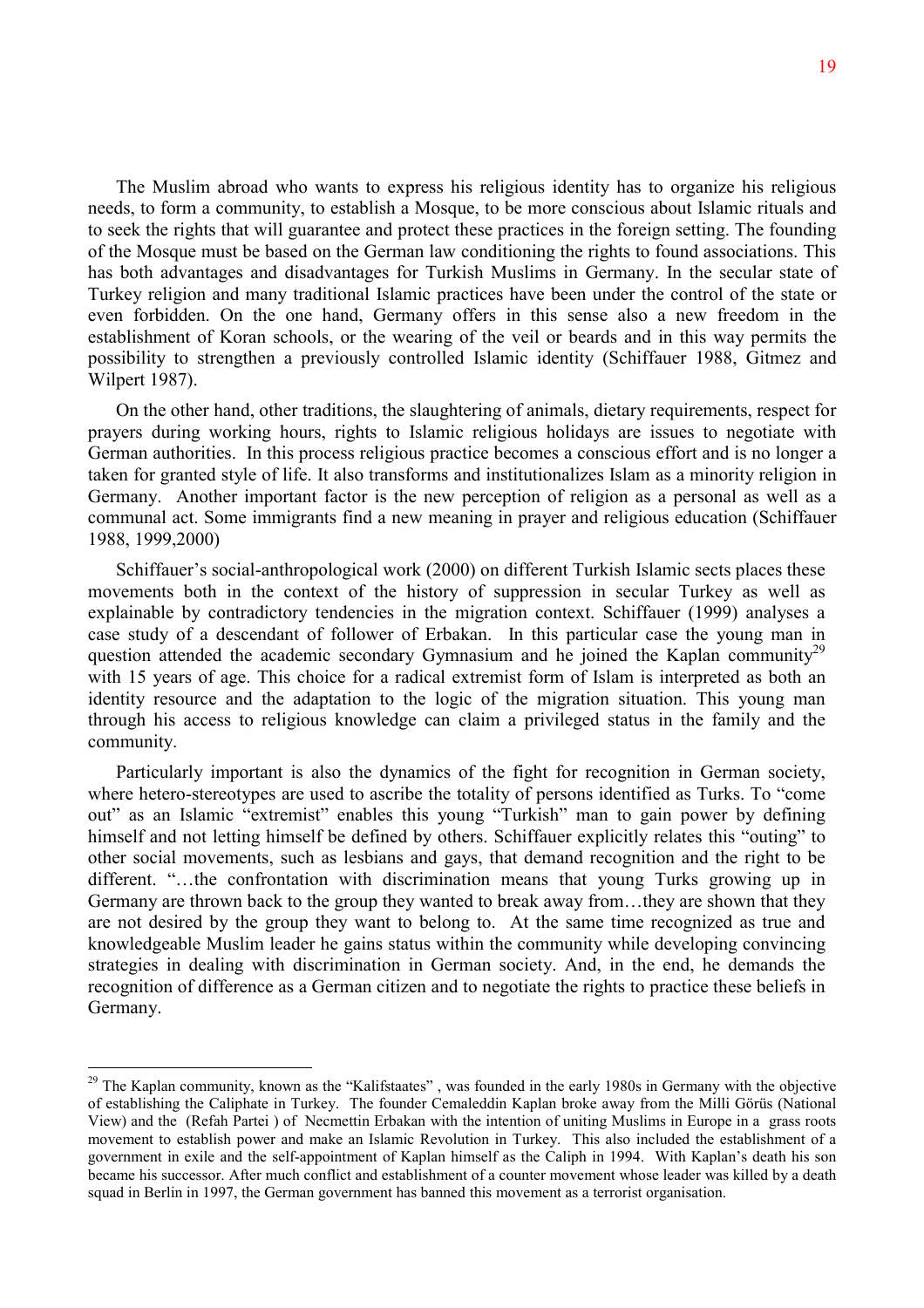#### **3.3.2 Islam and the scarf among Muslim young women**

Wearing the scarf has become the critical marker of identification for women of Muslim traditions. In Turkey the state forbade the wearing of the scarf in schools and at the university. First generation migrant women traditionally wore simple headscarves (bandanas/ kerchief) in their private lives, but rarely in their places of work. This practice has been challenged with the prolongation of immigration, where, at least initially, the respect for religious and cultural tolerance made it possible to wear scarves in the workplace or in school<sup>30</sup>.

Nonetheless, the discussion on Islam in Germany has given much attention to the control of women via the scarf (Akkent & Franger 1987, Spuler-Stegemann 2002). Most observations assume that young women do not choose to wear the scarf of their own free will but are rather pressured by the religious tradition and fears of their parents. Not only does the headscarf symbolize an opposition to the development and emancipation of women, but today it has been identified as a marker of "politicised" Islam. Worn by young women of "the second or third generation" it is seen as a clear refusal of integration and an aggressive statement against the values of Western society.

This issue has become highly controversial in Germany especially following a decision of the Federal German Constitutional Court to leave the decision about the wearing of headscarves by teachers in the public school system to the Länder. Several Länder (states) (Baden-Würtenbürg, Bavaria, Lower Saxony and Berlin, a.o.) are in the process of drafting new paragraphs to their constitutions that will forbid the wearing of the scarf for teachers in public institutions or in some cases for pupils in school. The interpretation and meaning attached to this for the young women in question has received some attention in qualitative research (Karakasoglu-Aydin 1998, Klinkhammer 2000 Nökel 1999), but almost daily attention in the press and other media. In these three studies cited the young women in question were characterized as being better educated than average, achievement orientated and critical of traditional Islam (Nökel 1999).

Karakasoglu (2003) focuses on female university students in the field of education. Between 1996 and 1999 the author studied the religiosity of 26 university students preparing to become teachers. The objective of the research is to investigate the quality of the religious orientation of these women students from families originating from Turkey. The religious orientation is then related to their educational philosophy with respect to their profession as educators and their family lives.

The interviewees are classified into 6 categories: atheist, spirtualist, Sunni laicist, Alevi laicist, pragmatic ritualist and an idealistic ritualist. Except for the self-declared atheist religiosity was considered an important factor for all of these young women students. The headscarved women were only to be found by the "pragmatic" and the "idealist" ritualists. None of the young women, however, considered themselves to be representative of a traditional form of religiosity.

Generally, this author agrees with a number of studies that find that a "certain share" of Muslim young women (Nökel 2002, Klinkhammer 2000l, Karakasoglu 2000) and men (Alacacioglu 1999, Frese 2001, Tietze 2001), who are in search of an authentic way of life take recourse to Islam. This is partially explained as a good way to share with their parent's generation their joint adherence to

<sup>&</sup>lt;sup>30</sup> Initially it was explained as being the impact of the Koran teachers on young girls that influenced some to begin to wear heads carves to the public school a practice well known to be forbidden at that time in Turkey (Wilpert 1983).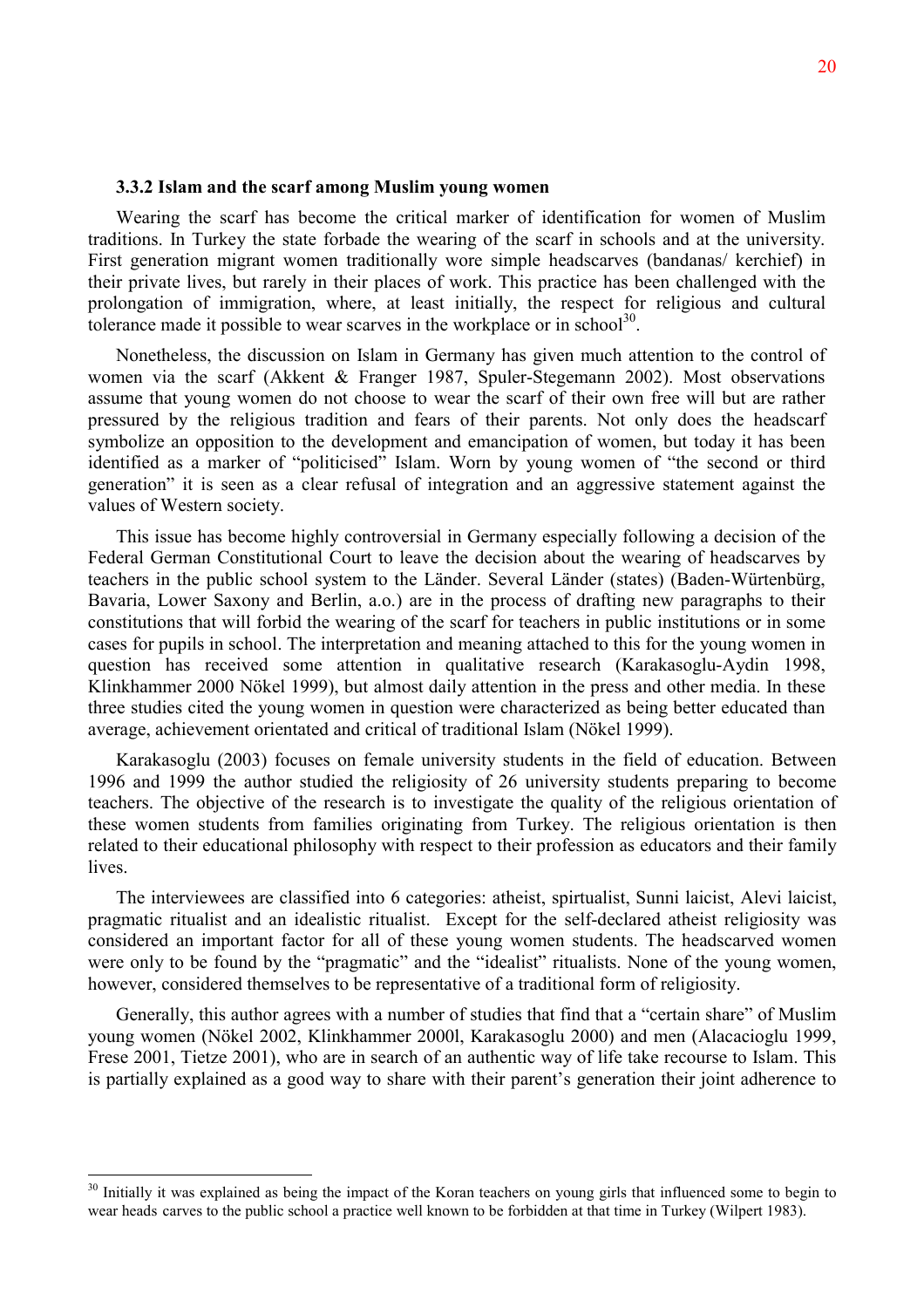Islam<sup>31</sup>. It is especially satisfying because they are in the position through their mastering of an independent knowledge of Islam and its rites to assume the role of "the expert" status in the family and the community. Karakasoglu (2003 characterizes this as a kind of "soft" emancipation without any direct confrontation in the parent generation.

This is accompanied by the process of contrasting the "true" Islam, in which they have become experts in an almost academic learning process, and "traditional" Islam that relies on an unquestioning, automatic adherence to a rigid system (canon) of values (Karakasoglu 2003). The assumption is that "traditional" Islam is not compatible with what is required by the "modern" individual who is to be autonomous and rational. Several studies reach this interpretation and emphasize the "independent" search of young Muslims in their search for the "true" Islam; the significance of an Islamic orientation and life style for their development of an authentic personal Identity (Ich Identität). Most important here is that Karakasoglu emphasizes that this position is not seen by the young women as due to pressure from the parent generation. Instead these young persons aspire to live their Islamic identity in German society<sup>32</sup>.

Karakasoglu (2003) emphasizes that the "Islamic" orientation is very broad, ranging from a secular orientation that includes the internalisation of Islamic ethics often independent of an Islamic ritual and extending to what is called an ascetic approach (wearing Islamic dress) either with or without the pursual of Islamic ritual. Both Klinkhammer and Karakasoglu indicate a view of the religious situation of these female descendants of Muslim from Turkey as increasingly heterogenous. The objective of their research has also been to differentiate these young women.

Karakarsoglu (2003) finds, on the one hand, that the choice for the "true" Islam permits one to de-traditonalize and to free marriage of hierarchic relationships. On the other hand, the author remarks one should not underestimate the role of the use of symbols such as the wearing of the scarf for a "reification" of self (Selbstessentialisierung).

This position is that young Muslims are productively relating modernisation processes and religious development. Those who express their position in the symbol of the scarf disturb the surrounding society. For many of them, the author believes, that it is a search for recognition of different identities in the plural society. Through the process of maintaining themselves as being different integration is first possible. This is viewed according to Karaksoglu from an immanently social vision. These young women are primarily concerned about the plausibility of their religious behaviour vis-a-vis a non-Muslim world. They measure their own behaviour (choices) on the criteria of the dominant discourse of "individual freedom" and "rational behaviour".

 $31$  Nökel (1999) also emphasizes that wearing a headscarf (even in defiance of the parents at times) as a means of professing their own identity in response to the ascribed ethnic identity of "a foreigner" that blocks "their recognition as an individual" in this society (Nöckel 1999: 128).

<sup>&</sup>lt;sup>32</sup> This position is very close to Schiffauer's explanation in the case study introduced above. His argument is that the position of some descendants of migrants from Turkey live actually in two polarized views of the world: their parent's fear of the dangers of the "German" culture and life style for their children and the collective view commonly held in German society about "backward", uneducated and lowly valued Muslims from Turkey. A key issue in this context is loyalty. Because of these strong images of "the other" in both communities even if a young person perceives that it is no longer a reality to return to Turkey. (Often they no longer speak the language, at least not adequately; they are judged to have a German identity; they may feel rejected there as well .)

Thus, it makes sense to plan for a future in Germany among like-minded. An Islamic, Muslim identity permits youngsters with these experiences to remain loyal to their family and community. Islamic loyalty also permits them to become a German citizen and negotiate for recognition and rights to difference in Germany.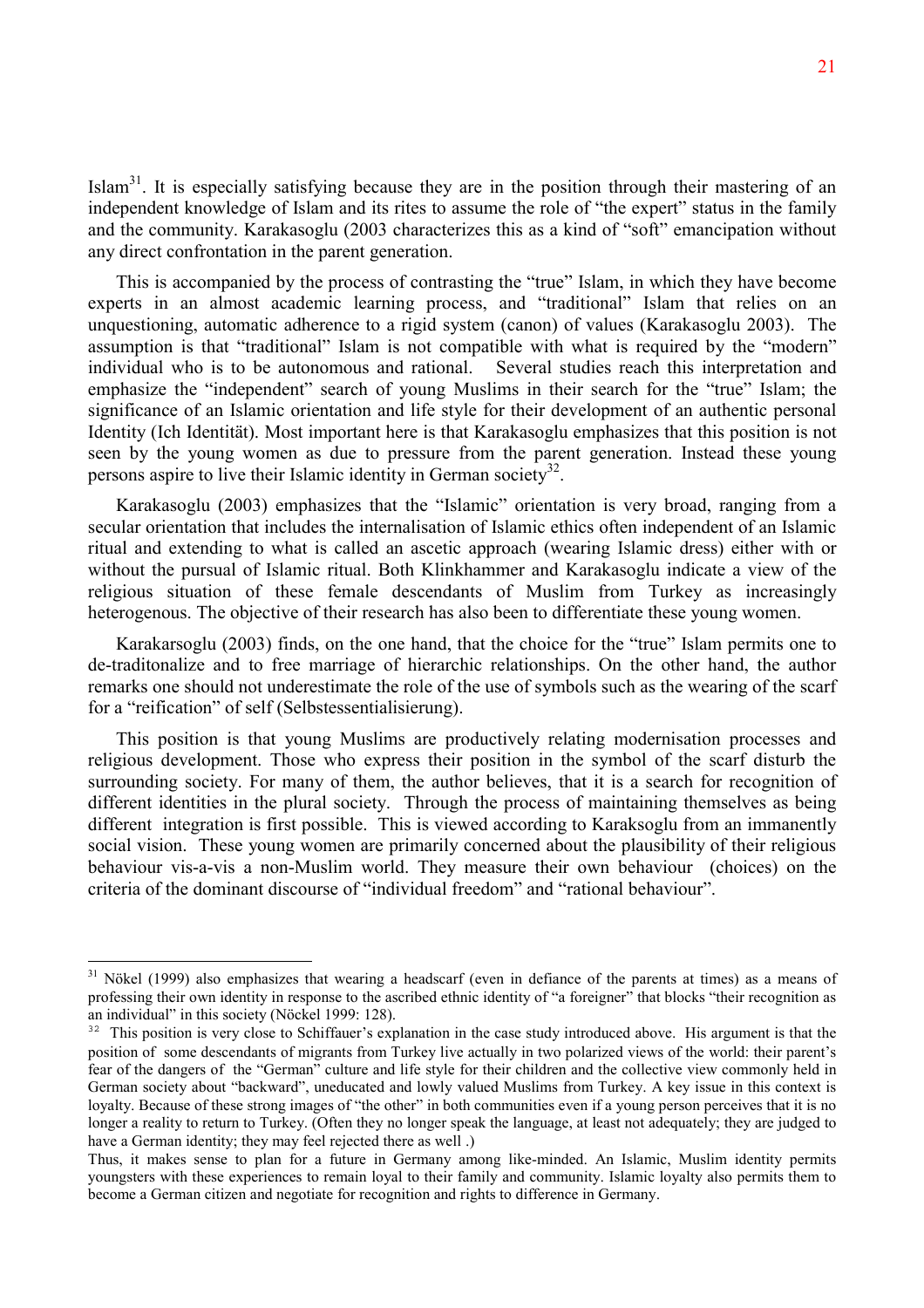Important for this study is that the young women studied find education to be the key to the development of their individual and independent personalities. Educational aspirations also require a well-founded knowledge about their own religion. This enables self-reliance, emancipation and a special relationship / separates them as experts / to the older generation and distinguishes them from the assimilative pressures of the majority society. It is through the strengthening of their cognitive abilities that these young women see their own independence (emancipation) and self fulfillment. Both the laicistic and the ritualistic oriented women find their own individual religious orientation in challenging their own religious education as well as the view of Islam in the dominant society.

The concept of the "true" Islam permits these young women to construe themselves as "modern" they desire to demonstrate their individuality (also their collective belongingness) to the outside world. The right to be themselves (to be different/ to identify with their collective) is insisting on the right to a self-defined integration. Nonetheless, these young women do not have one definition of which limits they set to integration, at what point compromises might be made. Their choices are very individual. One of the most important observations of all of the studies is that religion is a mark of difference. Young persons identified as Muslims or as Muslim Turks in Germany develop strategies to defend themselves against hetero-ascriptions. They are also involved in a struggle for belongingness and recognition.

#### **3.3.3 Democratizing Islam – the human right to religious freedom**

Frese (2002**)** goes a step further in his systematic study (interviews and group discussions) of 29 young men between the ages of 14 and 26 years of age active or participating in activities of the youth services of the Mosques in and around the city of Bremen. The majority of the young men active in the Mosque youth work are either university students or attending the academic secondary Gymnasium. And in most cases, they were born in Germany. That is, in terms of education, the "privileged" among the youth of Turkish background in Germany.

Frese's objective is to understand how young persons who actively identify and participate in an Islamic religious context perceive Islam, Turkishness, being Muslim and Turk in Germany and in Turkey; their understanding of what a "good" Muslim should be and their image of the Islamic community internally as well as within the context of a secular / Christian environment. His analysis is that the majority of the young men participating in his in-depth discussion with all existing criticism of many aspects of the German society, believe in the democractic values and respect the value of the constitutional basic law of this society. They assume the opportunity to live their religion as a question of human rights and for this reason they vehemently argue for pluralism as a realistic constitutive element of society. Frese views the negotiated pluralism that these young men envision as steps in a process toward Islam becoming a religion of "civil society", as steps toward emancipation. Frese observes that the majority of these young men are thirsting for a generational change within the Mosques and the Islamic Umbrella organizations.

This is accompanied, in his opinion, by the political institutional level that has developed its own dynamics. Umbrella organizations were constructed between a number of competing Islamic associations to fight for their recognition as associative bodies, to gain official status with the hope to influence the education of religion in the schools. In a conference of the Berliner Verfassungsschutz (Defenders of the Constitution an intelligence agency), as stated in the introduction, Schiffauer (Küpper:2003) made a similar argument with respect to the younger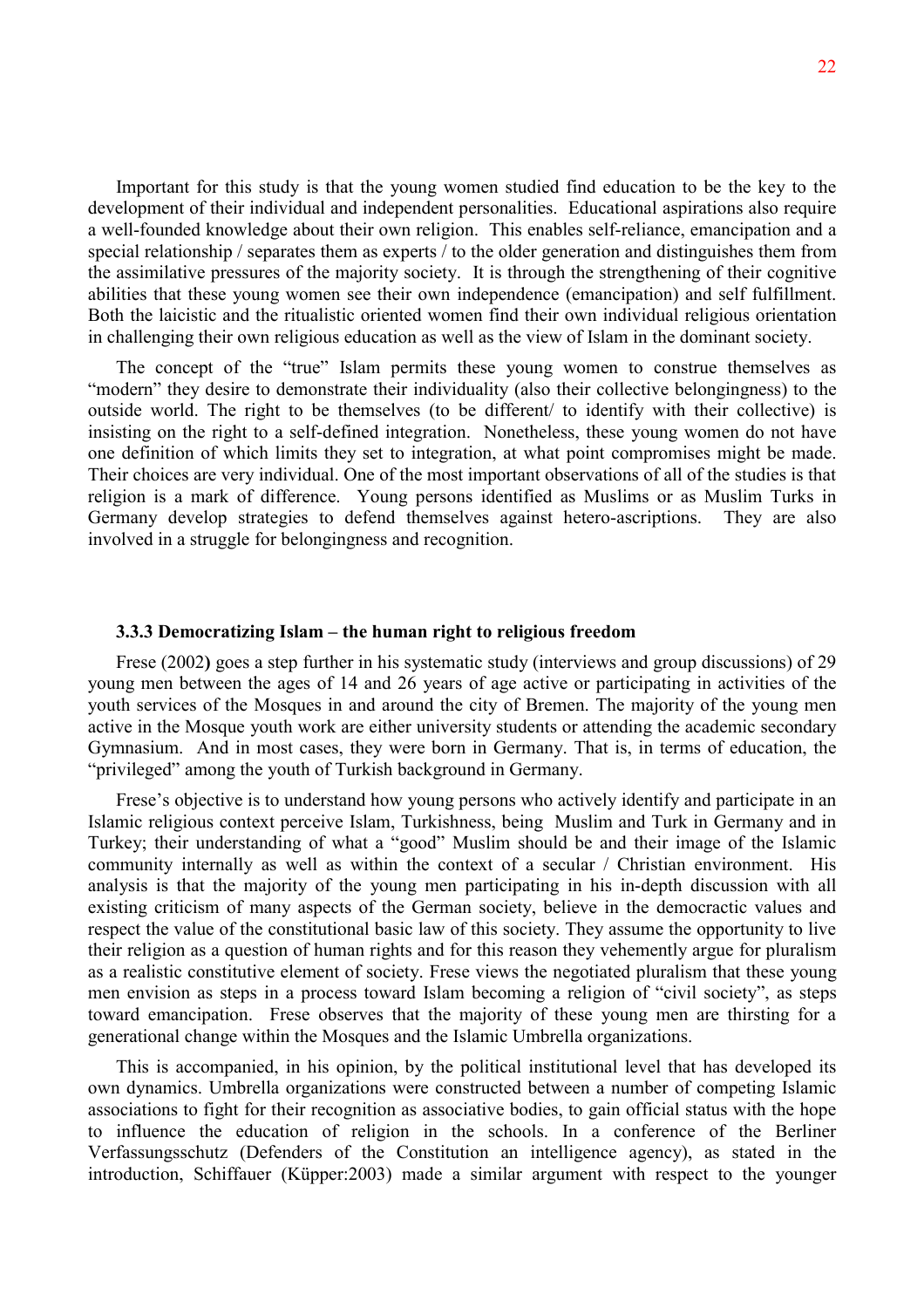representatives of Milli Görus,<sup>33</sup>. Exactly this strategy Frese (2002) claims as well that the young men he studied want to achieve, arguing for a truly pluralist society that recognizes difference and accepts the stretching of certain standards of "normality".<sup>34</sup> Some critics evaluate this strategy as a sham, claiming that such umbrella organizations that negotiate with the outside on a democratic basis, but internally continue to condemn the values of this society (Spuler-Stegemann 2002).

## **4. Political Involvement and Alternative Identity Strategies**

#### **4.1 Political Involvement**

 $\overline{a}$ 

## **4.1.1 Political involvement in Islamic organisations**

The question about the political involvement of young Muslims is most likely intended to refer to their involvement in certain political objectives related to their religious or Islamic orientation. This could also mean involvement in transnational Islamic movements. The above studies about religious practice give evidence of the work of young men and women of Turkish Muslim background in Islamic Movements as well as in the local associations and activities of the Mosque. And, although it is known that the majority of the Islamic organizations organized by immigrants from Turkey in Germany have a transnational dimension, it is not possible on the basis of the data available to draw any conclusions as Schiffauer has done (2003, op cit, p.2 above) about the meaning of these organizations for Muslim youth from Turkey in Germany<sup>35</sup>. Schiffauer has proposed, that there are three ideal typical modalities. These are reflected to a small extent in the work of Karakagolu (above) and Frese (2002) as well, that:

a) there is a group of "second generation" young women and men who seek recognition and a right to be accepted as different in Germany society.

b) another ultraorthodoxe group is oriented toward revolution in the country of origin;

c) the third seeks to claim via democratic and human rights in a pluralist society the possibility to stretch the norm.

This picture may apply to those young persons associated with different kinds of organized Islam and active in Islamic movments. The second group might be considered to have a fundamentalist orientation, but with the objective to change Turkish society. The other two in this typology seek recognition in German society. This might be a fair picture of alternatives for young people with an active religious / political concern. It is possible, that these three ideal types reflect the alternatives seen and practiced by a leadership of the 35% of the young persons of Turkish Muslim background who may attend the Mosques more frequently.<sup>36</sup> There is absolutely no reliable data to give weight to participation other than what the organizations themselves claim about membership.

<sup>&</sup>lt;sup>33</sup> The largest umbrella organization of Turkish Muslims and on the list of organizations under permanent observation of this intelligence agency

<sup>&</sup>lt;sup>34</sup> The representative of the Berlin intelligence agency disclaimed recognizing this tendency in any wing of Mili Görüs (Küpper 2003.). Cf. Appendix I for a presentation of the different Islamic associations and their relative importance.

 $35$  To reiterate reports of the "Verfassungschutz" (Küpper 2004), less than 1% of the population of Muslims from Turkey are considered to be active in extremist organisations.

<sup>&</sup>lt;sup>36</sup> See the Appendix for a description of the alternative organizations that might be available to them.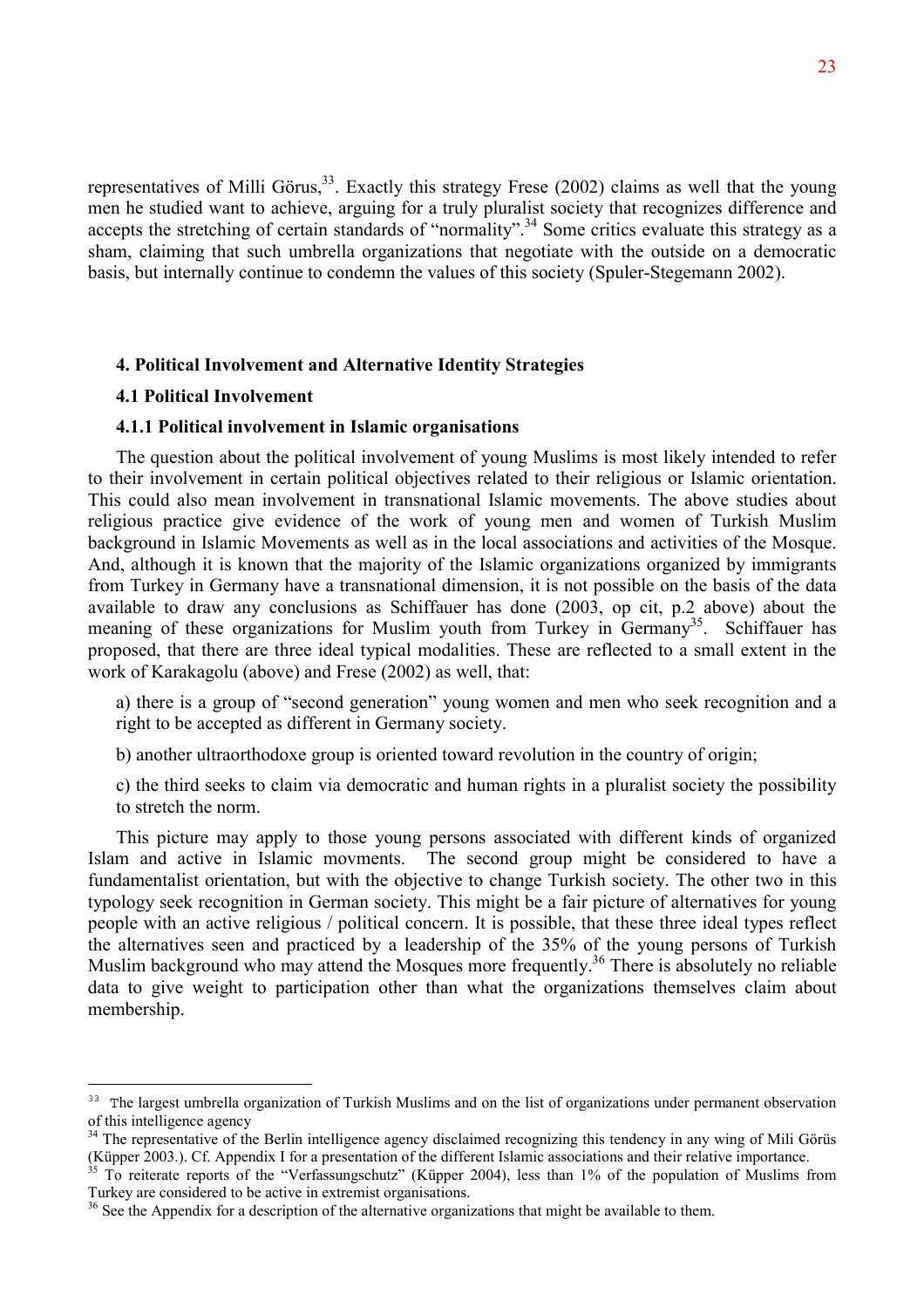## **4.1.2 Political involvement and civil society**

Political involvement can also mean activities of young immigrants for their rights in civil society. A certain share of the increase in naturalization among immigrants from Turkey may reflect not only the ability to disdain the loyalty issue for those who have a positive Islamic identity, but also an orientation toward a life as a citizen in Germany. In each political party, i.e. the Greens, the SPD, the FDP and the CDU there are active members in fact in the first three also elected representatives with a Turkish immigrant background. The Greens have been pioneers and have some local and one national parliamentarian of Turkish background, similarly with the SPD. Here much more research is needed. Turkish immigrants are organized in numerous associations with special interests that are not restricted to religious organization. These could be seen as political interest groups, such as the Turkish parent's association or the Turkish association of interest groups in Berlin and Brandenburg, professional associations, such as the Association of Therapists, the National Association of the Community of Turks in Germany, etc. Turks have been extremely involved in the unions since entering Germany and active in a number of local community organizations<sup>37</sup>. There are a number of studies of the kinds of associations and activities among immigrants from Turkey in Germany, but to my knowledge no comprehensive study of the extent of the participation of the "second generation" in these various initiatives.

A very recent quantitative study of 3,600 young adults, 18-30 years of age, compares the integration and participation of Italians, Turks and Germans (Glatzer et al 2004). Also this study does not have a simple answer to the political or religious orientation of the sample of Turks. Instead they develop a very differentiated picture of these young adults<sup>38</sup>. Nonetheless, between  $40$ to 49% of all nationalities are neither active in associations or in political organizations/ activities. However, young persons from a Turkish context or dual citizens are more often members of one or more associations than the others. At the same time less than 10% of the young persons from a Turkish context claimed membership in a Mosque or a religious association. At the same time these young persons, as those from an Italian context are less likely to be involved in political activities. Dual citizens or Germans are more likely to be politically active. They conclude that there is hardly a major difference in the openness to informal and more formal forms of political participation among the young persons of foreign background and those of German background (Glatzer 2004:95). Instead they emphasize the complexity and diversity of the subgroups studied with no hard lines between these and the German group studied. Extremist positions are in a minority (Op. Cit.: 106).

## **4.2 Alternative Identity Strategies**

 $\overline{a}$ 

In addition to the above ideal types related to a Muslim or Islamic identification other identity strategies have been found among young persons born and raised in Germany that have implications for political involvement and also give insights into the complexity of identification and identity strategies. These do not need to be strictly alternative to a Muslim or Islamic identification, but may

 $37$  There are hundereds of associations and of these certainly the Mosques may have the widest impact at the grassroots level, but the breadth of orientation of these organisations is very wide and at times very polarized (Gitmez and Wilpert 1987, Fiajalkowski, . & Gillmeister 1997)

<sup>&</sup>lt;sup>38</sup> They have differentiated their sample into young persons from a Turkish context, naturalized young adults (either Turkish or Italian origins), dual citizens with both citizenships and bi-national with either one Turkish or Italian and one German parent. Germans are in this case the most homogeneous group.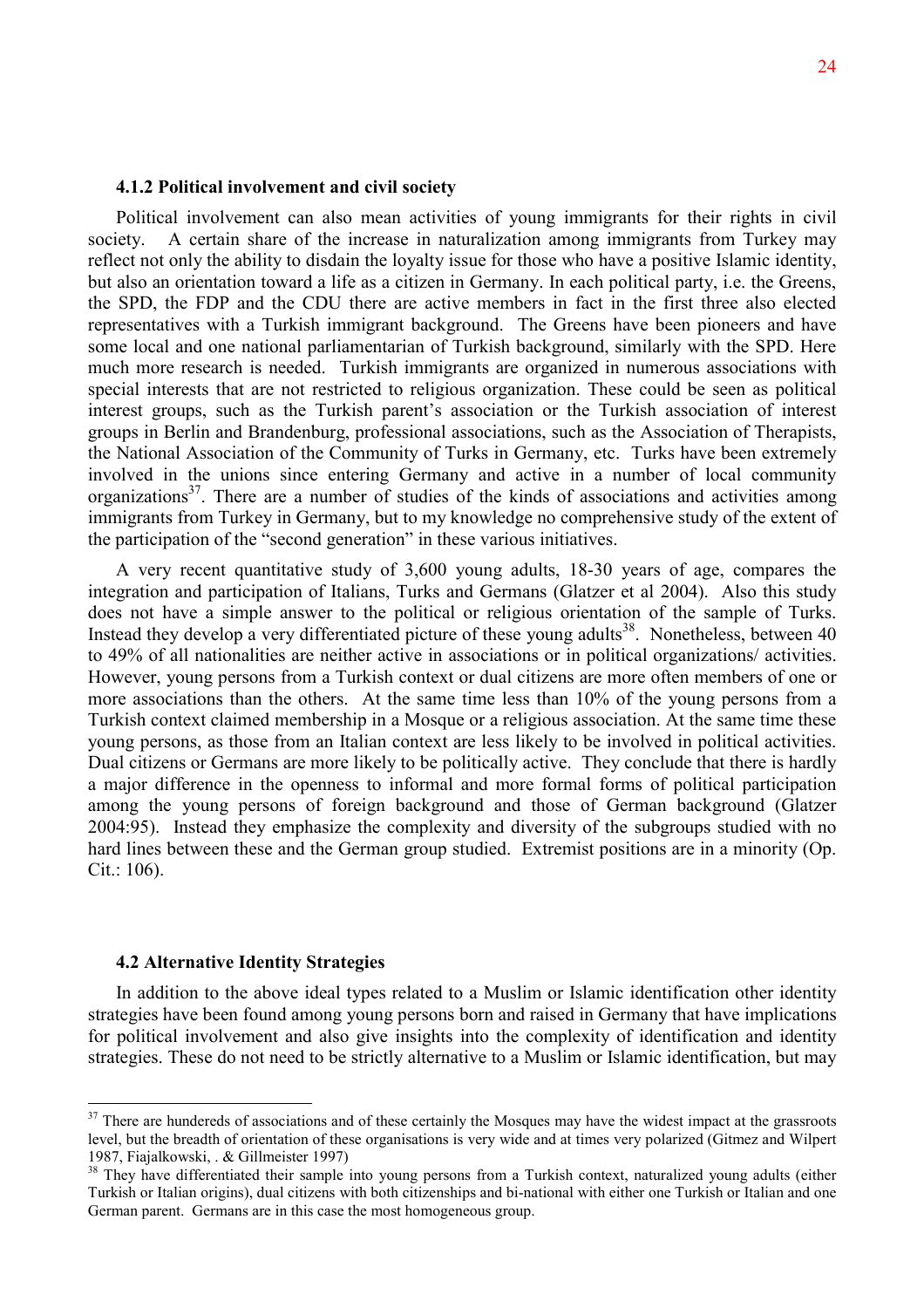be seen, in addition, as part of the multi-layered experiences and membership feelings of young men and women of Turkish Muslim origins living in Germany.

In addition to the above groups that signalize membership in an Islamic community through outward appearances of headscarves and veils, it is repeatedly observed that the social distance created by societal and ideological segmentation has implications for the self-identifications of young adults born and raised in Germany. There is a basic inability to call one self – "a German"", and hyphenated identities are not yet commonly accepted (a German-Turk or a Turkish-German) young persons who through a life lived in Germany find other solutions such as a territorial identity expressed as local urban belongingness –

→ Territorial identity: "I am a Kreuzberger!" ..."I am a Berliner." Or,

Ethnization and territorial identity - "I am a Turkish Berliner" or

 A "Swabian from Anatolia" or an "Anatolian Swabian" – Cem Özdemir, the Green politician in his political discourse.

Local and regional territorial identifications reflect the life lived in a context that is neither "German" in the ethnic sense involved in the political discourse nor "Turkish" in the retrospective sense of a pure monocultural identity.

## **4.3 A New Cosmopolitanism – "Glokal" – Transnational Identity**

Kaya emphasizes the "Glokal" found in his work in Kreuzberg (2001) that … "No youngster feels attached to either Germany or Berlin, but they are attached to Kreuberg." (Op.Cit: 139). He finds this a reflection of multilocality or "double consciousness". His argument is that living in this enclave of immigrants from Turkey creates a diasporic identity for the youth who have been born and raised here, but this is not an essentialist identity but symbolic and situational. This experience is the basis for the transnational identities these youth favorize. Transnational identities do not need to be Islamic or fundamentally religious.

Kaya's study on hip-hop youth culture in Berlin (2001, 2002) illustrates how these youngsters are not just reverting to the past, but transcend in their response the exclusionist policies of the German nation-state. They resort to both historical cultural resources and universalist elements.

Kaya (2002) finds that "German-Turkish youth are socially conscious and critical of increasing discrimination, segregation, exclusion and racism in society." Some of the most well known rappers have as well a political message. Kaya argues that that hip-hop enables ethnic minority youths to use both their own 'authentic' cultural capital and global transcultural capital in constructing and articulating their identities. He sees the rapper as an intellectual "storyteller" (Walter Benajamin). The storyteller "wishes to mobilise his/ her local community" against the power of the hegemonic group. At the same time the Berlin rappers "Turkify" rap through a mixture of instruments, melodies, beats and lyrics. This is the result of their "double diasporic identity". Hip-hoppers have developed a form of "cultural" nationalism and a syncretic 'third culture'.

In the German context it is exactly the "between two cultures" approach that has been found in the 90's to be turned around by the Hip-Hop youth of Turkish background into a "double diasporic consciousness" and thus into a cultural and political resource (Kaya 2001). This is brilliantly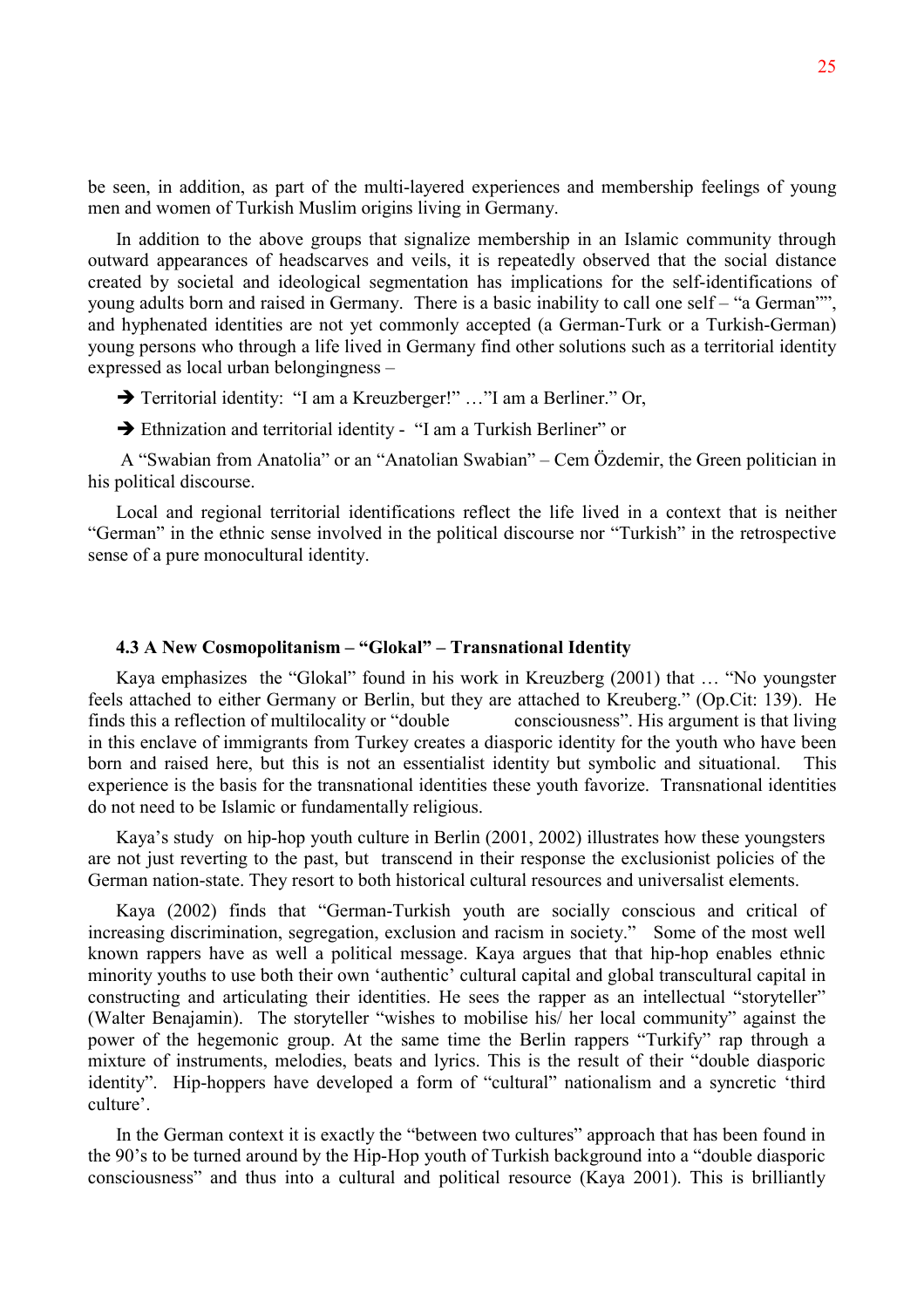exemplified in Kaya's recounting about the messages of several well known groups such as "Islamic Force" and especially the female singer Azize.

#### **5. Summary and Conclusions**

 $\overline{a}$ 

Research on Muslim Youth from Turkey in Germany does indicate that the majority are believers. Religion plays a role in their lives. In many cases religion has become a marker of belongingness. One distinction of belongingness exists between those identifying as Alevi or secular and those identifying as Sunni. However, in the latter category as well there are as well a great diversity of behavior and practices of religion among these young persons. Two different kinds of typologies of these young Muslims have been presented. As a whole it can be said that about one third of these young persons practice their religion, although the extent differs greatly and may be subject to the local context with respect to Mosques and patterns of migration and settlement. Very few young persons could be identified as fundamentalist or participating in a political Islamic movement.<sup>39</sup> This, of course, also is part of the nature of fundamentalist or extremist orientations; they reflect a small minority.

In fact there are very few indicators that young Turkish Muslims are active in religious organizations. The most recent representative study (Glatzer, et al 2004) find that less than 10% claim membership in a Mosque. When the youth and young adults participating in the activities of Mosques or those who assume a leadership position are studied as Frese (2002) has done, the majority also do not reflect an extremist position. Instead it is claimed that they for the most part are conscious of the values of a democracy and a pluralist society and want to sue this to achieve recognition, equality of rights and the acceptance of difference. In some cases as suggested above by Schiffauer with respect to Milli Görüs, the strategy of the new generation is to negotiate with the state and the dominant society to stretch what is seen as the norm.

For the purpose of understanding Muslim Turks in Germany, the most part being Muslim is also a part of their identity. But beyond that, there are quite heterogeneous with respect to the articulation and practice of their beliefs. One of the most important findings in this research review is that there exists a structural and ideological segmentation creating social distance between the majority of the members of the "second and third generation" of Turkish origins in Germany and members of the dominant society. This is explained by the recruitment history, the ideologies and public discourse underlying recruitment, migration policy and the debate around citizenship legislation, i.e. the views and collective truths perceived by Germans and Turks about each other. This process is also reflected in the everyday experiences in school, media and public life that immigrant young persons, Muslims and Turks experiences as being continually required to explain their different (inferior!) culture or religion.

These "cultural" differences are grounded not only in an ideological discourse, or mutual perceptions, but also used to systematically create institutional discrimination (Gomulla and Radtke 2002).

Much of the public discourse on youngsters of Muslim Turkish origins in Germany has been problem oriented focusing on their deficits, stemming from families of Muslim and rural origins who are seen as not ready or capable to prepare their children for education and training in

<sup>&</sup>lt;sup>39</sup> Schiffauer speaks about the fascination of political Islam for the second generation, but he uses this text to reflect on the logic of the fascination and does not attempt to put forth any kind of statistical data.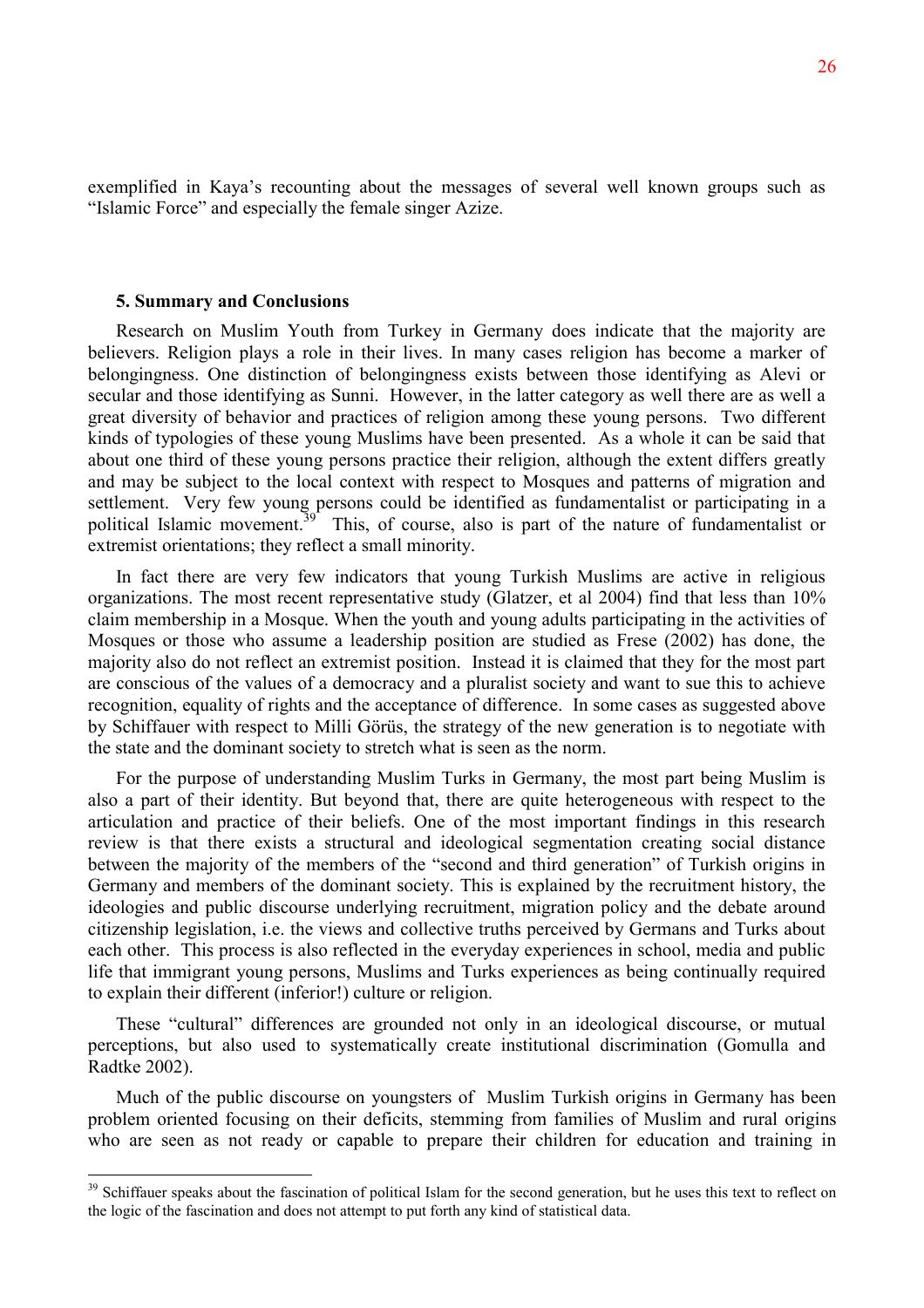Germany. Instead they create a parallel society. Parents, accordingly, do not integrate, do not make a sufficient effort to teach their children German. And, because of the circular migration system, i.e. the custom of marrying their children with partners from Turkey, especially families originating from Turkey are considered to perpetuate a traditional Muslim culture. In public discourse the view is that the traditional values and low educational background of Muslim migrants is considered to be responsible for the relative low ranking of young persons of Turkish background within the educational system. This in turn explains the high rates of unemployment and social welfare use of young descendants of migrants from Turkey.

The social distance that institutions, ideologies, policies and the urbanization process has created results in a danger of a perpetuation of an eth-class for those youngsters caught in the disadvantaged urban underclass without a hope for socio-economic integration or an occupational future with steady work. Indicators are that this could be as high as 50% of the urban youth in question.

Here, the work of Kaya (2001) is important for its insight into the socially conscious and intellectual involvement of hip-hoppers and rappers as part of a new different kind of transnational movement emanating from and reaching young Turks and Germans in Germany as well as in Turkey. The difference is that a great deal of the communication of the rappers music does have an intellectual message that goes beyond the boundaries of Germany and Turkey.

This indicates, as stated earlier even the other half including the "successful" can be considered to be marked by this discourse. But they have evidently very different resources. The responses are as a result , also very heterogeneous. A few are active in the political parties, some are active in religious organizations and others form an intellectual elite in the world of music, literature, film and theatre. Nonetheless, the share of professionals with a Turkish background in the field education as school teachers, present in the media or public administration is practicably negligible. On trying to summarize this paper and reach some conclusions, I cannot help but be reminded of a comment of Bruno Etienne, some twenty years ago at a workshop on Islam and Muslim communities in Paris. – "One can only see Islam in Marseille or none!" In our case (Germany) the "truth" is somewhere in between. In the case at hand it can not be considered a question of "reethnisation" or Islamisation. More qualitative research needs to be done on the wide variety of responses.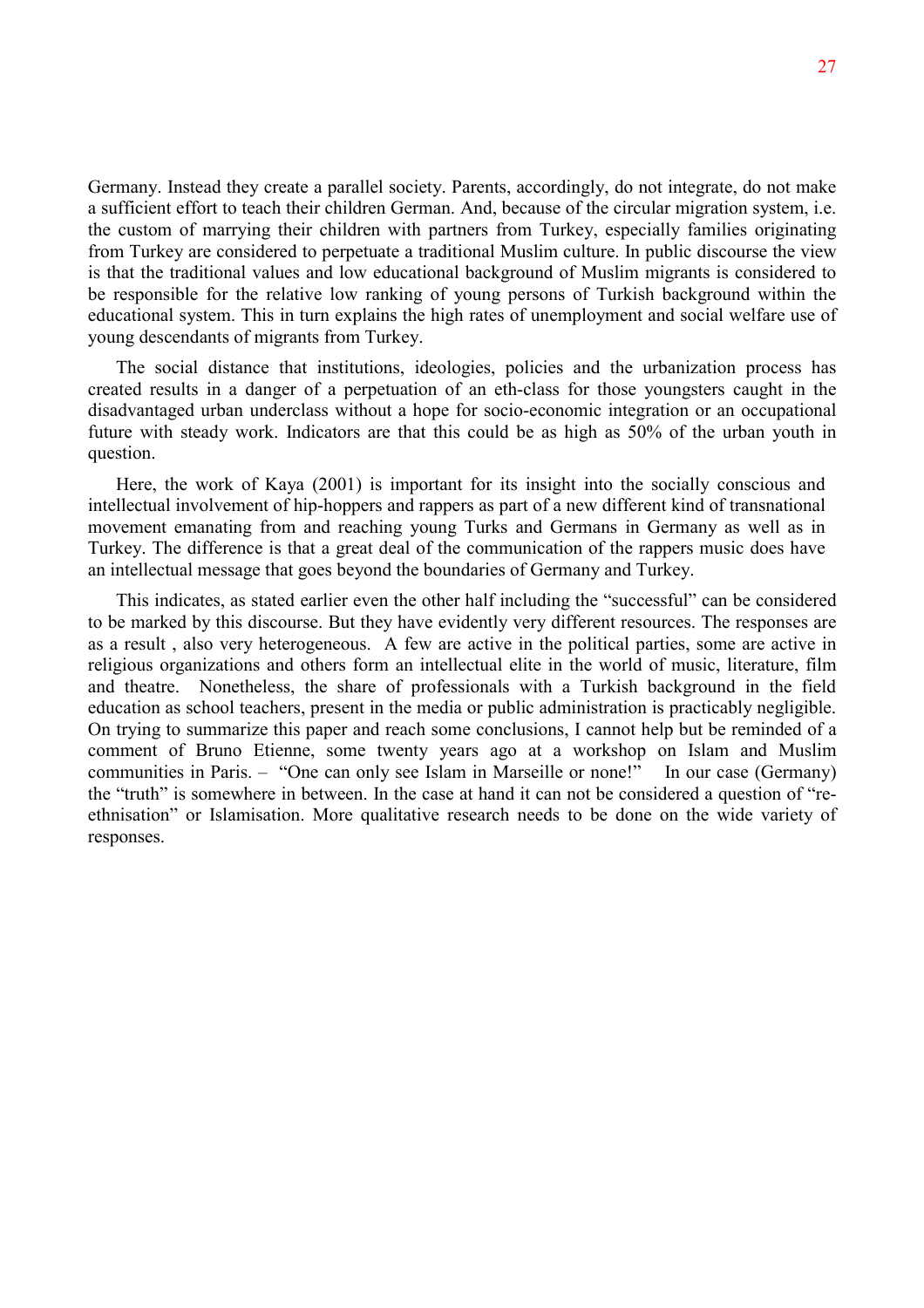## **Bibliography**

- Abschlußbericht (1990), Probleme der Integration und Reintegration der Kinder ethnischer Minderheiten in der Bundesrepublik Deutschland, Technische Universität Berlin
- Alacacioglu, Hasan, 2002. Deutsche Heimat Islam, Waxmann, Münster.
- Ausländerbeauftragte des Senats, 1997. Türkische Jugendliche in Berllin. Senatsverwaltung für Gesundheit und Soziales – Ausländerbeauftragte des Senats. Berlin
- Ausländerbeauftragte des Senats, 1999. Türkische Berliner, Senatsverwaltung für Gesundheit und Soziales - Ausländerbeauftragte des Senats. Berlin.
- Bericht der Beauftragte der Bundesregierung für Ausländerfragen, 2002, über die Lager der Ausländer in der Bundesrepublik Deutschland.
- Bundesministerium des Innern, 2003 (Ed.) Islamismus . Berlin.
- Deutsche Bundestag, 2000. Antwort der Bundesregierung auf die Große Anfrage der Abgeordneten Dr. Juürgen Rüttgers, Erwin Marschewski, Wolfgang Zeitllmann, weiterer Abgeordneter der Fraktion der CDU/CSU: Druchsache 14/2301 – Islam in Deutschland-. Drucksache 14/1530.
- Farin, Klaus and Eberhard Seidel-Plielen, (1991) Krieg in den Städten, Jugend-gangs in Deutschland, Rotbuch Taschenbuch.
- Frese, Hans-Ludwig 2002. Den Islam ausleben: Konzepte authentischer Lebensführung junger türkiscer Muslime in der Diaspora. Transcript Verlag, Bielefeld.
- Gesemann, Frank (Ed.) 2001, Migration und Integration in Berlin, Leske & Budrich, Opladen.
- Gesemann, Frank and Andreas Kapphan 2001, Lokale gefechte eines globalen Kulurkonfliktes? Probleme der Anerkennung des Islam in Berlin, in: Gesemann, Frank: 397-418.
- Gitmez, Ali und Czarina Wilpert, 1987. A Micro-Society or an Ethnic Community? Social Organization and Ethnicity Amongst Turkish Migrants in Berlin, in: Rex, John, D. Joly, und C. Wilpert (Eds.), Immigrant Associations in Europe, Gower, Aldershot, 1987
- Glatzer, Wolfgang & Rabea Krätzschmer-Hahn, 2004. Integration und Partizipationjunger Ausländer vor dem Hinergrund ethnischer und kultureller Identifikation, in: Materialien zur Bevölkerungswissehnschaft, Wiesbaden, Bundesinstitut für Beevölkerungsforschung, Heft 105c.
- Gomolla, Mechtild & Frank-Olaf Radtke 2002, Institutionelle Diskriminierung: Die Herstellung ethnischer Differenz in der Schule. Leske & Budrich, Opladen.
- Habermas, Jürgen, 1999. Kampf um Anerkennung in demokratische Rechtsaat. In: Habermas, Jürgen: Die Einbeziehung des Anderen. Frankfurt am Main, Suhrkamp:237-276.
- Haug, Sonja, 2003. "Die soziale Integration jungerer italienischer und türkischer Migranten," in: Swauactby & Sonja Jaud (eds) Migration – Integration – Minderheten, Materialien zur Bevölkerungswissenschaften, Heft 107, Bundesinstitut für Bevölkerungsforschung, Wiesbaden:97-128.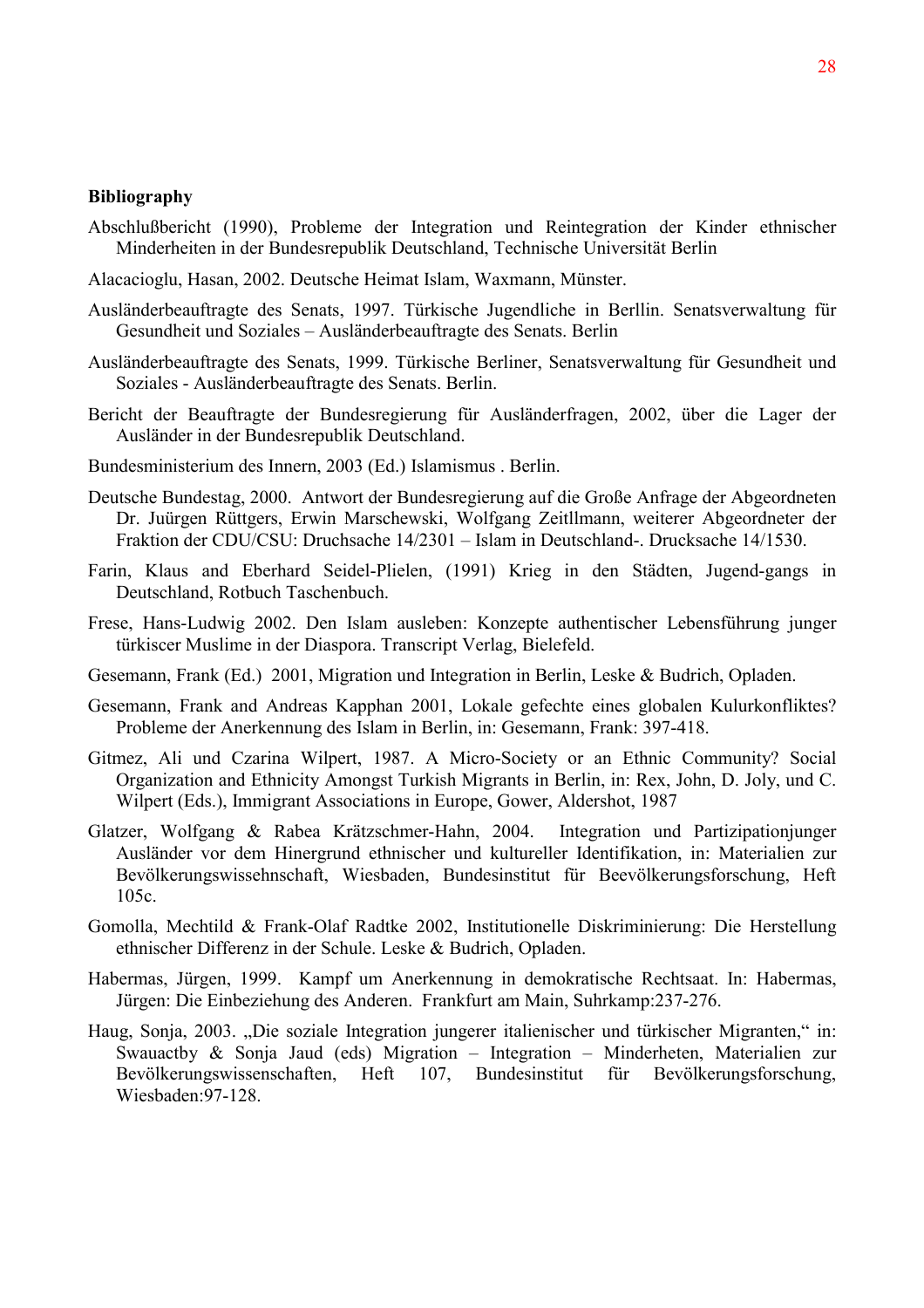- Heitmeyer, Wilhelm, Joachim Müller, Helmut Schröder, (1997) Verlockender Fundamentalismus, edition Suhrkamp Verlag, Frankfurt am Main.
- Hoffmann, Lutz, 1996. "Der Einfluß völkischer Integrationsvorstellungen auf die Identitätswürfe von Zuwanderern, in:Heitmeyeer Wilhem und Dollase, edition Suhrkamp Verlag, Frankfurt am Main:241-260.
- Hönekopp, Elmar, 2000 "Qualifzierung ist der Schlüssel: eine Analyse der Ausländerbeschäftigung in sieben Befunden," in: IAB-Materialien 2/2000. Nürnberg.
- Hönekopp, Elmar, 2003, "Non-Germans on the German labour market. European Journal of Migration and Law, Vol. 5, No.1:69-97.
- Jeschek, Wolfgang und Erika Schulz, 2003. Bildungsbeteiligung von Ausländern Kaum Annäherung an die Schul- und Berufsabschlüsse von Deutschen: Eine Vorausberechnung bis 2025, DIW Wochenbericht.
- Kapphan, Andreas, 2001. Migration und Stadtentwicklung, in: Gesemann, Frank: 89-108.
- Karakasoglu-Aydin, Yasemin, 1998, "Kopftuch Studentinnen," türkischer Herkunft in deutschen Universitäten, in: H. Bielefeldt & W. Heitmeyer, (Eds.) Politisierter Religion, Frankfurt am Main pp. 450-473.
- Karakasoglu-Aydin, Yasemin, 2001. Muslimische Religiosität und Erziehungsvorstellungen, Frankfurt am Main.
- Karakasoglu-Aydin, Yasemin, 2003. "Stellungnahme zu den Motiven von jungen Musliminnen in Deutschland für das Anlegen eines Kopftuches, Universität Duisburg/ Essen.
- Kaya, Ayhan, (2001) "Sicher in Kreuzberg! Constructing Diasporas: Turkish Hip Hop Youth in Berlin, 2001, Bielefeld, transkript Verlag.
- Kaya, Ayhan, (2002), Aesthetics of diaspora: contemporary minstrels in Turkish Berlin, " in Journal of Ethnic and Migration Studies Vol. 28, No.1:43-62.
- Klinkhammer, Grit, 2000. Moderne Formen Islamische Lebensführung. Marburg, Diagonal. (Eine Qualitative empirische Untersuchung zur Religoisität sunnitischen geprägten Turkinnnen der zweiten Generation.)
- Küpper, Mechtild, 2003, "Der ,kollektive Aufstieg' der Hinterhofmoscheen, in Frankfurter Allgemeine Zeitung, November 3.
- Leggewie, Claus, 1993. Der Islam im Westen. In: Kölner Zeitschfrift für Soziologie und Sozialpsychologie. Sonderheft 33. Religion und Kultur: 271-291.
- Nökel, Sigrid, 1999. "Islam und Selbstbehauptung Alltagsweltliche Strategien junger Frauen in Deutschland," in: Schlee, Gunther & Karin Werner (eds.) Inklusion und Exklusion, Köln, Rüdiger Köppe: 6-22.
- Nökel, Sigrid, 2002. Die Töchter der Gastarbeiter und der Islam: Zur Soziologie alltagsweltlicher Anerkennungspolitiken: Eine Fallstudie. Bielefeld.
- Pries, Ludiger (2002): Transnationalisierung der sozialen Welt? In: Berliner Journal für Soziologe, Berlin. Bd. 12,:263-272.
- Reich, Kersten, 2003. Kriminalität von jugendlichen mit Migrationshintergrund, in: Der Bürer im Staat, Landeszentrale für politische Bildung, Baden-Württemberg:45-52.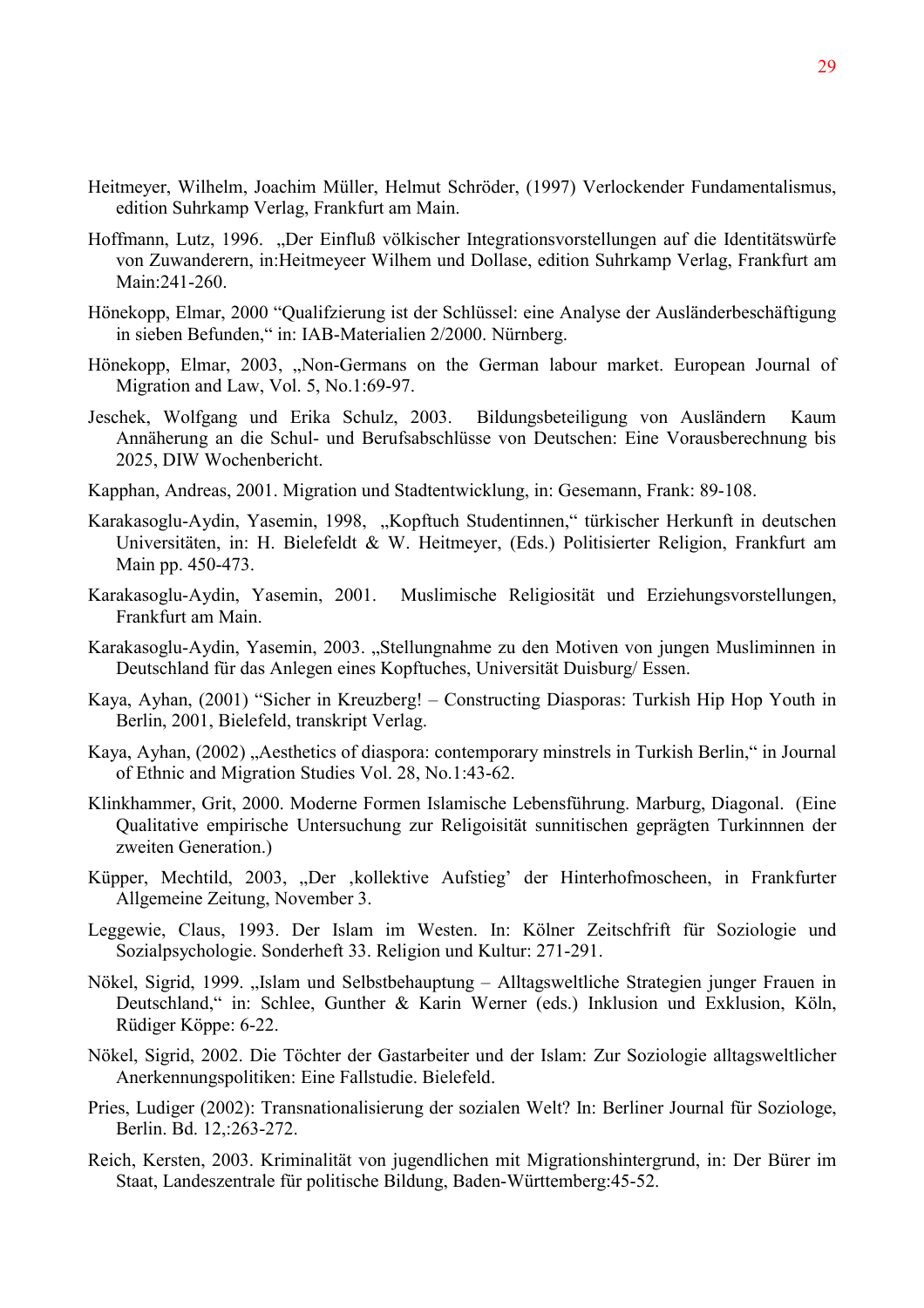- Reisbrodt, Martin, 2000. Die Rückkehr der Religionen: Fundamentalismus und der "Kampf der Kulturen", München. Beck.
- Sag, Emir Ali, 1996. Üben islamisch-fundamentalistische Organisationen eine Anziehungskraft auf Jugendliche aus?, in: Heitmeyer, Wilhelm und Rainer Dohllase, Die bedrängte Toleranz, Frankfurt am Main, edition Suhrkamp:426-449.
- Schiffauer, Werner, 1988. Migration and Religiousness, in: The New Islamic Presence in Western Europe, (Eds.) Tomas Gerholm and Yngve Georg Lithman, London, Mansell Publishing Ltd.:146-158.
- Schiffauer, Werner,1997. Fremde in der Stadt, Suhrkamp taschenbuch, Frankfurt am Main.
- Schiffauer, Werner, 1999, ...Islam in the Diaspora. The fascination of political Islam among second generation German Turks," Manuscript, WPTC-99-06.
- Schiffauer, Werner, 2000. Die Gottesmänner. Suhrkamp Verlag, Frankfurt am Main.
- Schiffauer, Werner, Gerd Baumann, Riva Kastoryano, Steven Vertovec (eds.), 2002, Staat Schule – Ethnizität, Waxmann, Münster.
- Schmidt-Fink, Ekkehart, Von Interessanten Exoten zu verdächtigten Nachbarn Arabische Migranten in Deutschland vor und nach den 11.September. In: www. Papyrusmagazin.de/archiv/2002\_2003/ september/9\_10\_2002\_arabischem
- Schneewind, Julia & Hans Merkens, 2001, Inklusion und Exklusion von Mitgliedern der türkischen Minorität in Schulklassen: in Gesemann, Frank (ed.):251-270.
- Sen, Faruk and Hayrettin Aydin, 2002 Islam in Deutschland, München, C.H. Beck Verlag.
- Spüler-Stegemann, Urusula (2002), Muslime in Deutschland, Freiburg in Bresgau, Herder Spektrum.
- Straßburger, Gaby, 2001. Transtate Ties of the Second Generation, Marriages of Turks in Germany, Working Paper, No. 7, Universität Bremen.
- Tietze, Nikola, 2001. Islamische Identitäten, Hamburg.
- Tertilt, H.: Turkish Power Boys. Ethnographie einer Jugendbande, Frankfurt/M. 1996.
- Tezcan, Levent 2000. Kulturelle Identität und Konflikt. Zur Rolle politischer und religiöser Gruppen der türkischen Minderheitsbevölkerung. In: Heitmeyer & R. Anhut (eds.) Bedröhte Stadgesellschaft. Weinheim/ München: 401-448.
- Trautner, B. (2000). "Türkische Muslime und Islamische Organisationen als Soziale Träger des Transstaatlichen Raumes Deutschland-Türkei." In:Thomas Faist (ed.), Transstaatliche Räüume. Politik, Wirtschaft und Kultur in and zwischen Deutschland und der Türkei. University of Bremen, Working Papers.
- Von Below, Susanne, 2003. Schulische Bildung, berufliche Ausbildung und Erwerbstätigkeit junger Migranten, in: Materialien zur Bevölkerungswissehschaft, 2003, Heft 105b.
- Wenning, Norbert, 2004. "Migrantenjugendliche am Ende de allgemein bildenden Schule vorbereitet auf Berufsausbildung und Beruf? In: Migration und Sozialarbeit, 1: 43-52
- Wilpert, Czarina & Ruth. Mandel, 1994. Migration zwischen der Türkei und Deutschland: Ethnizität und kulturelle Zwischenwelten, in: Annali di sociologia, Bd.10/ H1/2.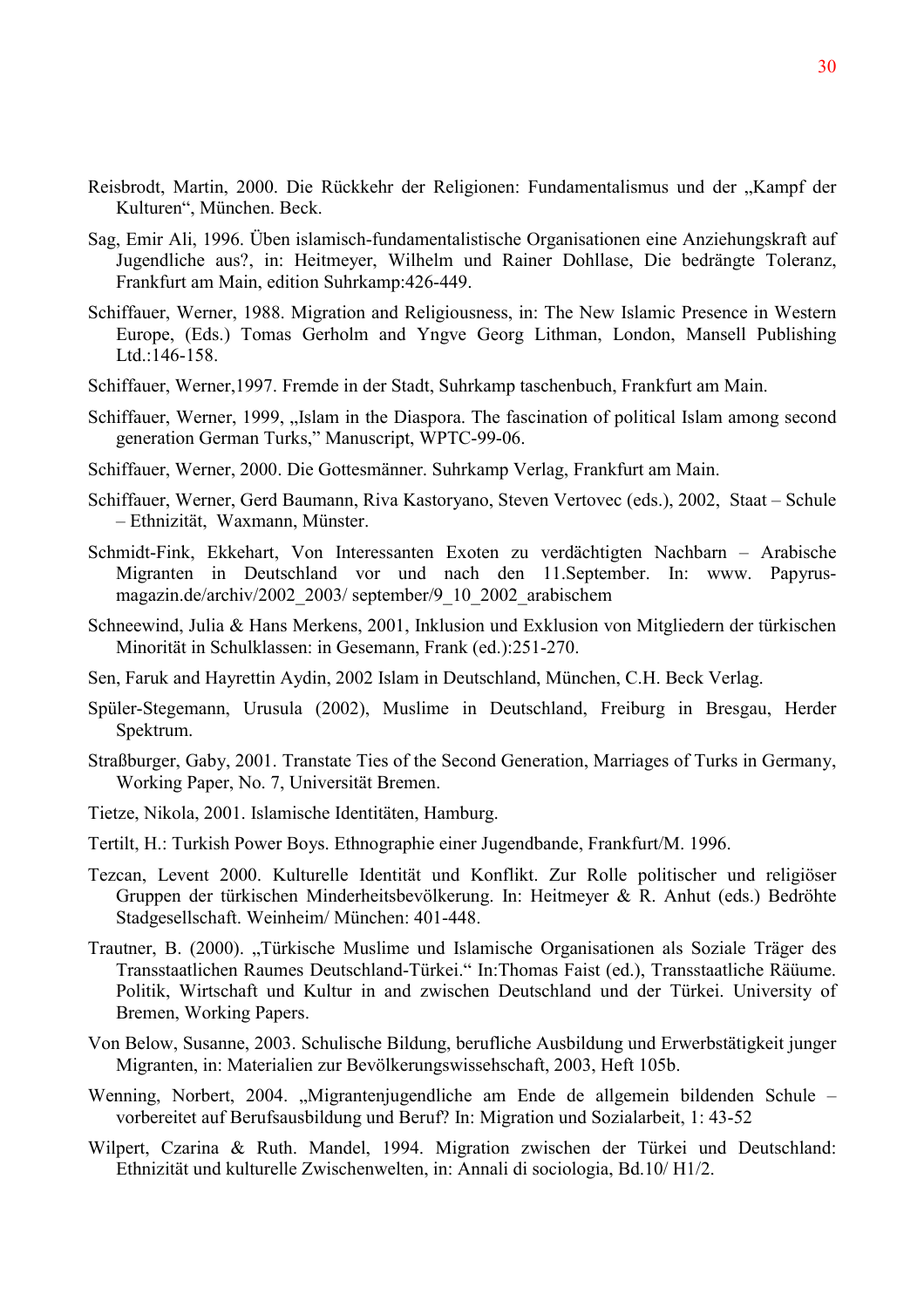- Wilpert, Czarina, 1987, Religion and Ethnicity: The Transfer and Transformation of Social Categories among Turkish Alevi and Sunni Migrants in Berlin, in: Gerholm, T. und Y.G. Lithman (Hrsg.) The New Islamic Presence in Europe, London, Mansell.
- Wilpert, Czarina, 1991. Ethnic identification and the transition from one generation to the next among Turkish migrants in the Federal Republic of Germany, in: Ostow, R., J. Fijalkowski (Hrsg.), Ethnicity, Structures Inequality, and tbe State in Canada and the Federal Republic of Germany., Peter Lang, Frankfurt/N.
- Wilpert, Czarina, Acculturation in Urban Areas: Migrant Workers and the Settlement of Turks in West Berlin, in: Frick, D. (Hrsg.), Quality of Urban Life, Social, Psychological and Physical Conditions, Berlin, de Gruyter, 1986
- Wilpert, Czarina, 1997 Ausbildungs- und Berufssituation von Mädchen im interkulturellen Vergleich. In: Dokumentation der Fachtagung, Zukunftschancen von Mädchen und Jungen in einem interkulturellen Bezirk. Berlin-Wedding, November 1997.
- Wilpert, Czarina, 1988. Work and the Second Generation: The Descendants of Migrant Workers in the Federal Republic of Germany, in: Wilpert, C. (Hrsg.), Entering the Working World, Aldershot, Gower.
- Wilpert, Czarina, 1991 Migration and ethnicity in a non-immigration country: Foreigners in a united Germany, New Community, 18 (1).
- Wilpert, Czarina.,1993 The Ideological and Institutional Foundations of Racism in the Federal Republic of Germany, in: Wrench, J. und J. Solomos (Hrsg.), Racism and Migration in Europe in the 1990s, Berg Publishers, London.
- Wilpert, Czarina, 2003. Racism, Discrimination and Citizenship: the Need for Anti-Discrimination Legislation in the Federal Republic of Germany, in: Zig Layton-Henry und Czarina Wilpert, Challenging Racism and Discrimination in Britain and Germany, Macmillan-Palgrave,